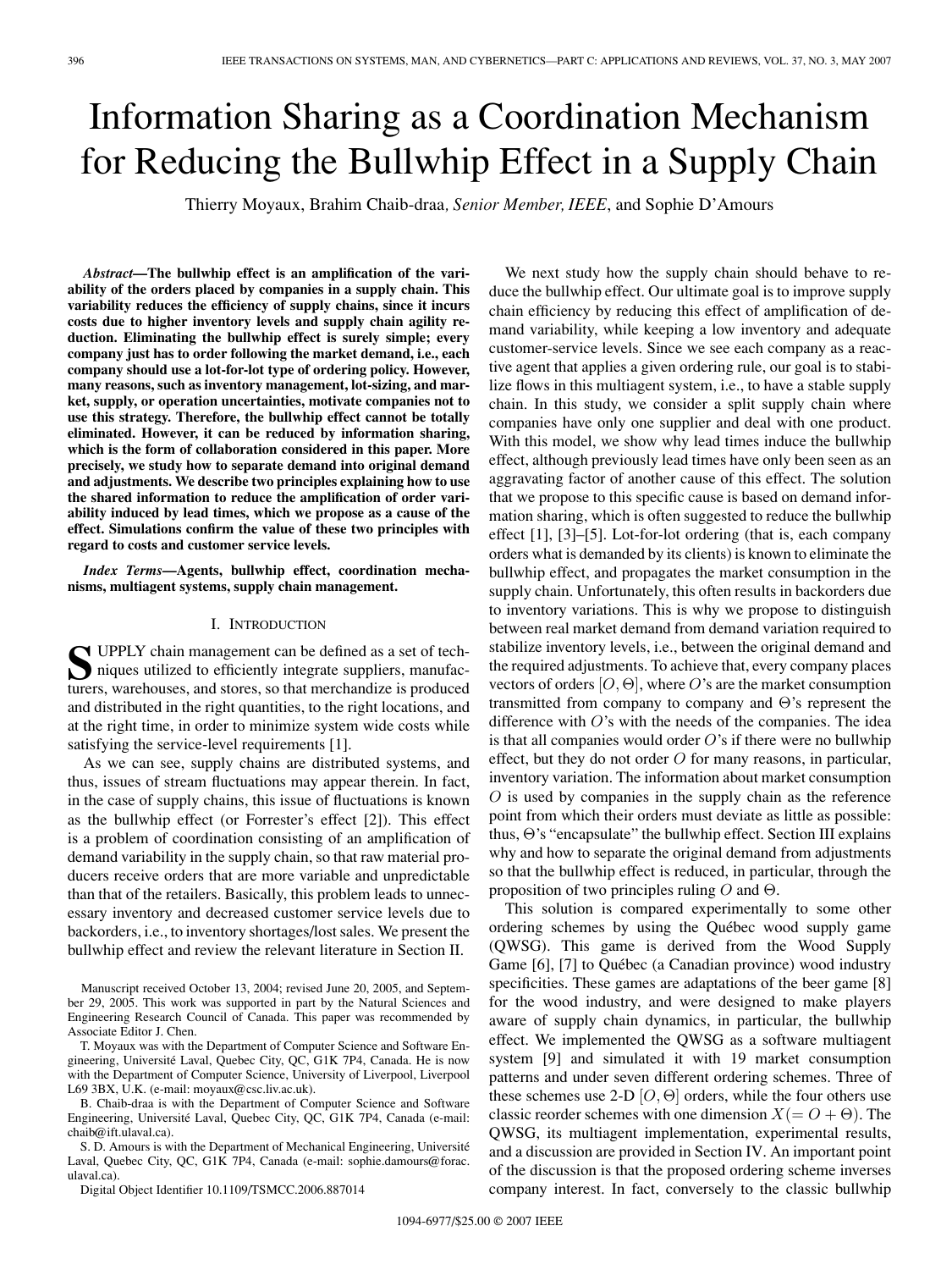

Fig. 1. Bullwhip effect [4], [5].

TABLE 1 PROPOSED CAUSES AND SOLUTIONS OF THE BULLWHIP EFFECT

| <b>Causes</b>     | <b>Proposed solutions</b>      | <b>Authors</b>  |
|-------------------|--------------------------------|-----------------|
| Demand forecast   | Information sharing            |                 |
| updating          | (e.g., VMI, CRP),              | [4], [5]        |
|                   | echelon-based inventory        |                 |
|                   | and leadtime reduction         |                 |
| Order batching    | EDI (Electronic Data           | [4], [5]        |
|                   | Interchange) and Internet      | [11]            |
|                   | technologies                   |                 |
| Price fluctuation | EDLP (Every Day Low Pricing)   | [4], [5]        |
| Rationing and     | Allocation based on past sales | [4], [5]        |
| shortage gaming   |                                |                 |
| Misperception of  | Giving a better understanding  | $[12]$ , $[13]$ |
| feedbacks         | of the supply chain dynamics   | $[2]$ , $[14]$  |
|                   | to managers                    | [8]             |
| Local optimi-     |                                | [3], [15]       |
| zation without    | None                           | [16]            |
| global vision     |                                | [1]             |
| Company processes | None                           | [11]            |

effect, which amplifies along the supply chain (most upstream suppliers are more disturbed by this effect than retailers), ordering schemes following our two principles induce inventory variations that last longer at retail sites than at upstream sites.

# II. BACKGROUND AND LITERATURE REVIEW ON THE BULLWHIP EFFECT

We now present the bullwhip effect. Fig. 1 shows how this effect propagates in a simple supply chain with only three companies: a retailer, a wholesaler, and a paper mill. In this figure, the retailer exclusively sells to the customer and buys from the wholesaler, the wholesaler sells to the retailer and buys from the paper mill, and the paper mill sells to the retailer and buys from an unknown supplier. The ordering patterns of the three companies are similar in the way that the variabilities of an upstream site are always greater than those of the downstream site [5]. As a variability, the bullwhip effect is measured by the standard deviation  $\sigma$  of orders. Note that the means  $\mu$  of orders are all equal in our example given in Fig. 1.

# *A. Causes Sustaining the Bullwhip Effect*

There are several consequences of the bullwhip effect. In a few words, this effect incurs costs due to: 1) higher inventory levels; 2) supply chain agility reduction; 3) decrease of customer service levels; 4) ineffective transportation; 5) missed production schedules [10]; and 6) stockpiling due to a high degree of demand uncertainties and variabilities [4]. Table I summarizes the causes and solutions of the bullwhip effect proposed in the literature, which are now detailed. Lee *et al.* [4], [5] proposed the first four causes and solutions.

*1) Demand Forecast Updating:* Companies base their orders on forecasts, which are themselves based on their incoming orders, although such forecasts are not perfectly accurate. Therefore, companies order more or less than what they really require to fulfill their demand. In other words, forecasting errors amplify the variability of orders. A solution proposed to this cause is information sharing: each client provides more complete information to its supplier in order to allow the supplier to improve its forecasting. Information sharing is already part of industry practices, such as vendor-managed inventory (VMI), continuous replenishment program (CRP), etc.

*2) Order Batching—Lot Sizing in A More General Way:* Companies discretize orders for profiting from economies of scales, and therefore, place orders for more or less products than what they actually need.

The proposed solution to this cause is electronic transactions (e-commerce, EDI, etc.) to reduce transaction costs and thus make companies' orders more frequent and for smaller quantities. Similarly, the size of production batches may be reduced with single minute exchange of die (SMED), which may next reduce the quantities ordered.

*3) Price Fluctuation:* Every client (company or endcustomer) profits from promotions by buying more products than what it really requires, and next, buying nothing when the promotion stops because it has enough products in inventory. The proposed solution is the every day low pricing (EDLP) policy, where price is set at the promotion level. However, EDLP also has some drawbacks, e.g., always looking for the lowest price may put a stress on the supply chain that may eventually reduce profits [17].

*4) Rationing and Shortage Gaming:* Since every client has opportunist behavior, it overorders when its supplier cannot fulfill its entire demand, e.g., in the case where the supplier has a machine breakdown. Through such behavior, this client does not hope to receive the quantity that it has ordered, but a lower quantity that matches its actual need. Since this behavior occurs when the supplier allocates shipping in proportion to the ordered amount, it is preferable to allocate the few available products in proportion with the history of past orders.

Other authors have extended Lee and his colleagues' causes to the bullwhip effect.

*5) Misperception of Feedback:* Sterman [8] has noted that players in the beer game place orders in a nonoptimal way because they do not understand the whole dynamics in their supply chain. For example, they do not correctly interpret their incoming orders, and in consequence, smooth their orders when they should order more, because they do not understand that market consumption has increased.

*6) Local Optimization Without Global Vision:* Several authors [15], [16] have noted that companies maximize their own profit without taking into account the effect of their decisions on the rest of the supply chain. In particular, some companies use an ordering scheme such as the  $(s, S)$  policy (in which the company orders for  $S-I$  products when inventory level  $I$  falls below s) that is the operationalization of this local optimization. It has been formally proven that some of these policies induce the bullwhip effect [1], [3].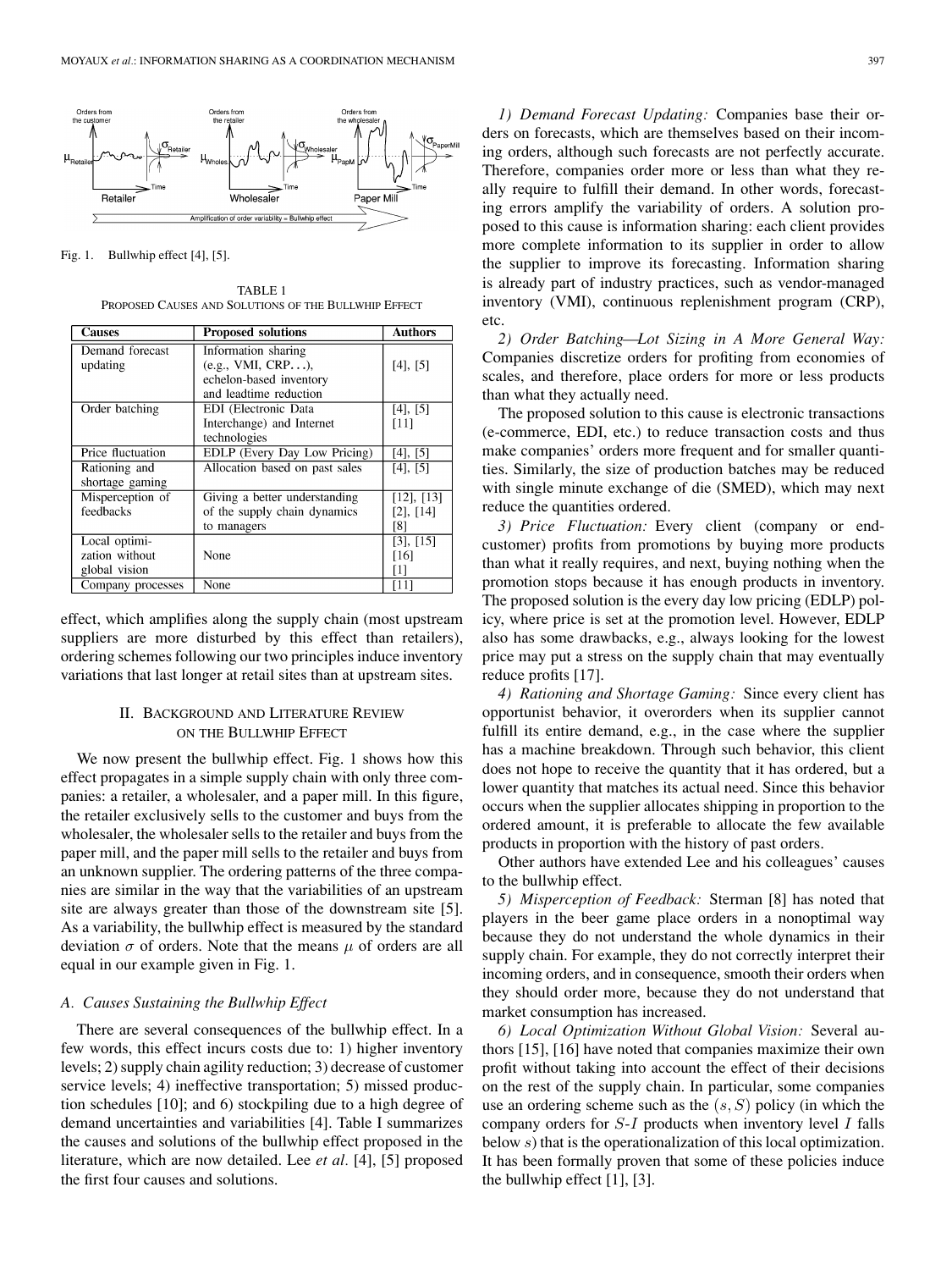*7) Company Processes:* Taylor *et al.* [11] propose two causes of the bullwhip effect: variability in machine reliability and output, and variability in process capability and subsequent product quality. In these two causes, which are summarized as "company processes" in Table I, production problems at each workstation are amplified from one workstation to another. This cause recalls that intracompany problems and uncertainties may affect each company's behavior, which in turn may make them change the way they place orders.

## *B. Literature Review on the Bullwhip Effect*

This presentation of the bullwhip effect and its proposed causes is a synthesis of many works. Basically, Scholl [18] noted that many of these works belong to system dynamics modeling and agent-based modeling, which are two prominent nonlinear modeling schools. In a broader way, we extend this classification of the literature about the bullwhip effect into three broad classes.

*1) Formal Studies Relative to the Bullwhip Effect:* Mathematical tools from different fields have been used. First, Forrester [2], [14] introduced the bullwhip effect in the field of *system dynamics* in  $1958$ ,<sup>1</sup> and other studies of this effect were next carried out in this field [19], [20].

Second, *inventory management* is the main field concerned with this effect, since it is strongly related with order placement. In particular, Lee *et al.* [4] proposed a formal description of the four first causes stated above. In the same way, Simchi-Levi *et al.* [1], [3] studied the first of those four causes (demand forecast updating) further by focusing on the impact of lead times and moving average forecasting and on how the bullwhip effect is reduced with information centralization.<sup>2</sup> In the same vein, Kelle and Milne [21] wrote a work similar to [1] and [3] with the (s, S) ordering policy. Third, *economists* [15], [16] have also studied how local optimizations done by companies without taking into account the rest of the supply chain cause the bullwhip effect. The difference with the previous approach is the fact that optimization is explicitly taken into account in economics models, while it disappears in classic inventory management models of the bullwhip effect: the latter approach bases its ordering policies on local optimization too, but it uses these policies without reconsidering the optimization process on which these policies are based. Fourth, *traffic flow theory* was translated into supply chain management vocabulary by Daganzo [12] in order to study how ordering policies can stabilize flows in the supply chain. More precisely, Daganzo represents the history of flow at each company with curves of cumulative count, i.e., the greater a flow is, the greater the gradient of the curve representing this flow is. With this representation of flows, he gave properties that the ordering policies ruling the order streams should have in order to avoid the bullwhip effect, and shows that all currently used policies lead to the bullwhip effect.

Finally, in an approach similar to traffic flow theory, Dejonckheere *et al.* [13] have also focused on stabilizing streams in the supply chain, except that they used another formalism called *control theory* to verify the impact of exponential smoothing algorithms for forecasting in a way similar to that of Simchi-Levi *et al.* [1], [3] and Kelle and Milne's [21].

*2) Empirical Studies of the Bullwhip Effect:* Instead of focusing on mathematical representations of the bullwhip effect, many researchers have studied the bullwhip effect in an empirical way. For example, Lee *et al.* [5] gave a nonformal description of their paper [4], in which the first four above causes of the bullwhip effect are described. Similarly, Wilding [22] explained in general terms that uncertainty in the supply chain is generated by three interacting sources: the bullwhip effect, deterministic chaos (chaos appears when the system is deterministic, i.e., chaos appears in the system when there is a definite rule with no random terms governing the dynamics of the system), and parallel interactions (interactions between companies in the same echelon may appear: a retailer has an influence not only on its suppliers, but also on other retailers).

In a more practical way, Fransoo and Wouters [23] proposed a method for the measurement of the bullwhip effect. In the same way, the LEAn Processing (LEAP) project [11], [24] has focused on the bullwhip effect in three echelons of the automotive component supply chain in the U.K.

*3) Simulation-Based Studies of the Bullwhip Effect:* Besides formal models and empirical approaches, simulation is increasingly seen as an efficient tool in supply chain management [25], [26]. In the context of the bullwhip effect, Yung and Yang [27] represented each company as an *agent* (i.e., as an autonomous, reactive, and proactive software that can interact with other agents [9]) that minimizes its costs subject to some constraints. Since these agents work in parallel, the optimization of the supply chain is done concurrently. In a similar approach based on agents, Carlsson and Fullér [10] used *fuzzy logic* to estimate demand for the upcoming period. Like Chen *et al.* [3] (mentioned above as a work in inventory management) but with the *agent* paradigm, Yan [28] has studied the impact of lead-time distribution on the bullwhip effect.

As previously stated, the bullwhip effect has also been studied using the beer game, which can be defined as a simulation of a supply chain used to teach the bullwhip effect. In this simulation, some researchers [8], [29] have looked for the managers' cognitive limitations that cause this effect of demand variability. In fact, although there are mathematical tools to manage inventories, some people still use their intuition when placing orders in real supply chains. The problem lies in the fact that people have some difficulties understanding the dynamics of a supply chain, because there are complex feedback loops, time delays, and past orders to consider together. Besides that, Kimbrough *et al.* [30] have gathered software agents and the beer game by replacing human players by agents in order to find the best ordering scheme with a genetic algorithm. Next, some modifications have been proposed to the beer game: Chen and Samroengraja [31] changed some parameters, Fjeld and Haartveit [6], [7] adapted it to the North European forest industry to study how the structure of the game can result in a mismatch between supply and demand, and FOR@C's researchers at Université

<sup>&</sup>lt;sup>1</sup>However, Scholl [18] says that Sterman points out that this phenomenon was described at least as early as the 1920s and 1930s in economics and management science literatures.<br><sup>2</sup>Information centralization is a special form of information sharing in which

retailers multicast their sales to the rest of the supply chain instantaneously and in realtime.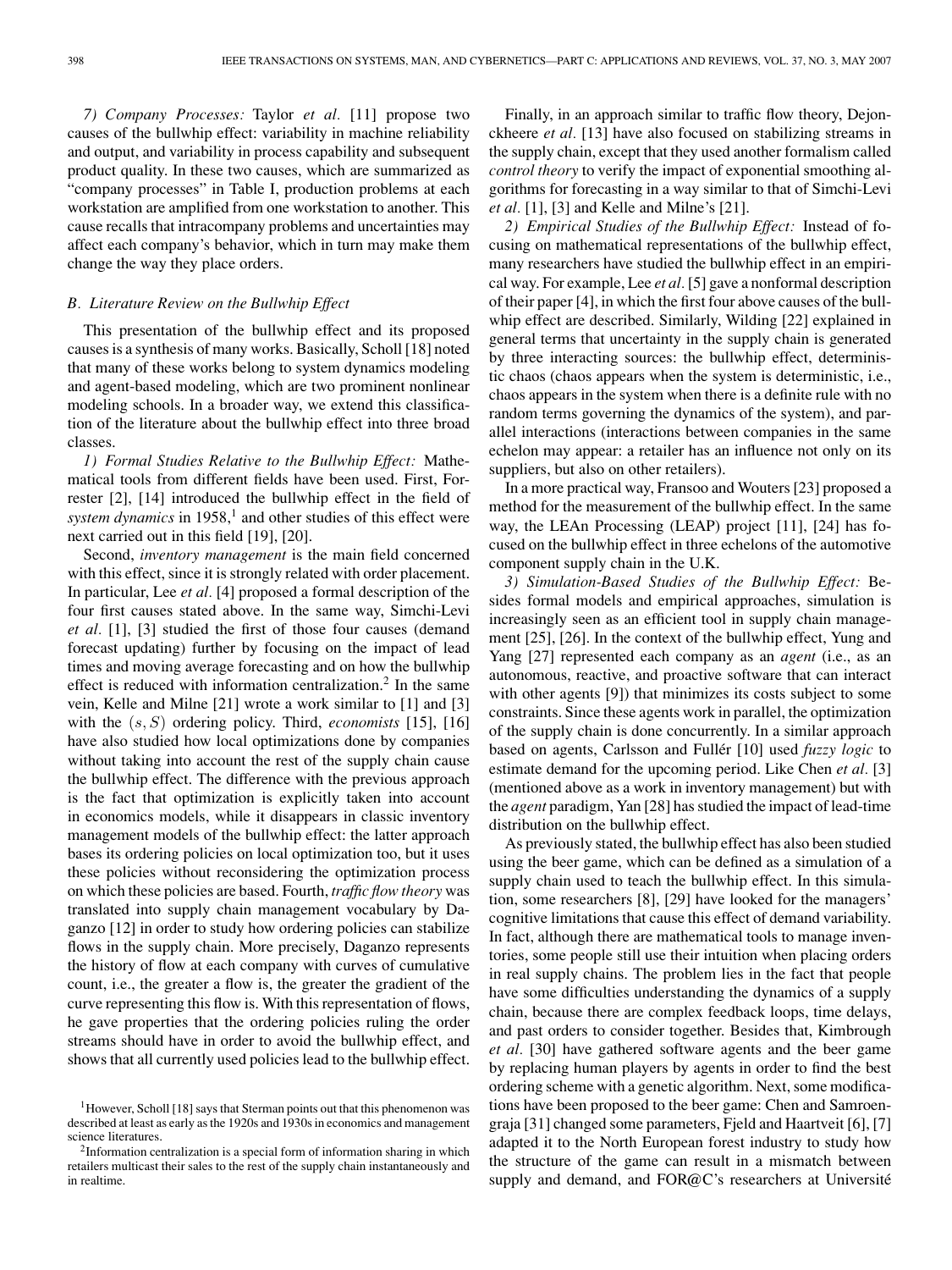Laval (Québec, Canada), $3$  adapted this latter game in order to take Québec forest industry specificities into account. This last game is called the Québec wood supply game (QWSG).

FOR@C's researchers used the multiagent paradigm to simulate this game [32], and made it more realistic in [33]. In particular, information sharing is studied as a decentralized coordination technique in [34]; technique that we will develop in this paper.

Our problem is to find a way to place orders that is the most efficient for the whole supply chain. As a solution, we have looked for an ordering scheme that *stabilizes placed orders*, while minimizing inventory levels and avoiding stockouts. Our approach can be compared to that of Kimbrough *et al.* [30] in that we use multiagent systems to find a good ordering scheme. The main difference is that Kimbrough looked for an ordering rule that minimizes inventory and backorders for a certain period of time with a genetic algorithm (therefore, the best ordering pattern may change depending on the duration of the simulations), while we focus a good ordering rule for any duration of simulation. Another slight difference is that Kimbrough *et al.*'s work uses the Sterman's beer game [8], while we use an adaptation of this game to the Québec forest industry: the QWSG.

We now present the solution we propose to reduce the bullwhip effect while minimizing inventory levels and avoiding stockouts.

# III. INFORMATION SHARING TO REDUCE THE BULLWHIP EFFECT

To introduce our two ordering schemes, we first comment on the cause of the bullwhip effect that it specifically addresses. In fact, we propose regarding ordering and shipping lead times as a cause of the bullwhip effect, while lead times are only seen as an aggravating factor of the cause "demand forecast updating" listed in Table I. As a consequence, ordering and shipping lead times could be added to Table I, but we will see that it is only a particular case of "misperception of feedbacks." Then, we propose two principles that an ordering scheme should have to reduce the impact of this cause. Finally, we present the behavior of the supply chain under our two principles.

## *A. Why Delays Cause the Bullwhip Effect in the QWSG?*

Several causes of the bullwhip effect have been proposed in the literature for real supply chains, but few of these causes occur in the QWSG. From our viewpoint, only two of the causes in Table I can be found in the QWSG, namely the "demand signal processing" [4], [5] and the "misperception of feedback" [8]. Since the former of these two possible causes is related to demand forecasting, it can explain the bullwhip effect in the broad version of the QWSG, because human players intuitively forecast their future incoming demand, but not in our simulation in which orders are only based on the last demand. In fact, we assume there is no forecast because our two proposed ordering schemes base the current order on the last demand, but we can also see this method as a forecast based only on the last de-



Fig. 2. Lot-for-lot ordering policy with [O, Θ] orders. (a) Lot-for-lot ordering policy. (b)  $[O, \Theta]$  orders.

mand. The above second cause could explain why we still had a bullwhip effect when software agents replaced human players. In fact, players' understanding of the supply chain dynamics was not used directly in our experiments, but the ordering policies that they apply could be designed so that these dynamics are taken into account. When we looked for efficient ordering policies, we found that the cause "misperception of feedback" can be detailed as "ordering and shipping lead times," as now presented in three points with Fig. 2(a).

- 1) The lot-for-lot ordering policy eliminates the bullwhip effect, because each company has the same ordering pattern as its client and thus, as the market consumption. Therefore, the two curves *Incoming orders* and *Placed orders* are identical in Fig. 2(a). Since the bullwhip effect is measured as the standard deviation of placed orders, we can see that the standard deviation of each company's orders is exactly the same as the standard deviation of its client's orders, and therefore, as the standard deviation of the market consumption. This explains why a lot-for-lot ordering policy eliminates the bullwhip effect.
- 2) The considered company tries to fulfill its entire demand, and thus, the two curves *incoming orders* and *outgoing transport* are the same, i.e., as many products are shipped as are ordered. This is true as long as there are enough items in *inventory*, i.e., as long as no backorder occurs.
- 3) The curve *incoming transport* has the same pattern as the other three curves, except that it is delayed by the temporal shift  $\delta$  that corresponds to the ordering and shipping lead times. The problem is that the inventory is not managed, because the temporal shift  $\delta$  makes inventory decrease (respectively increase, when we inverse the pattern of *incoming orders*), due to the fact that the company ships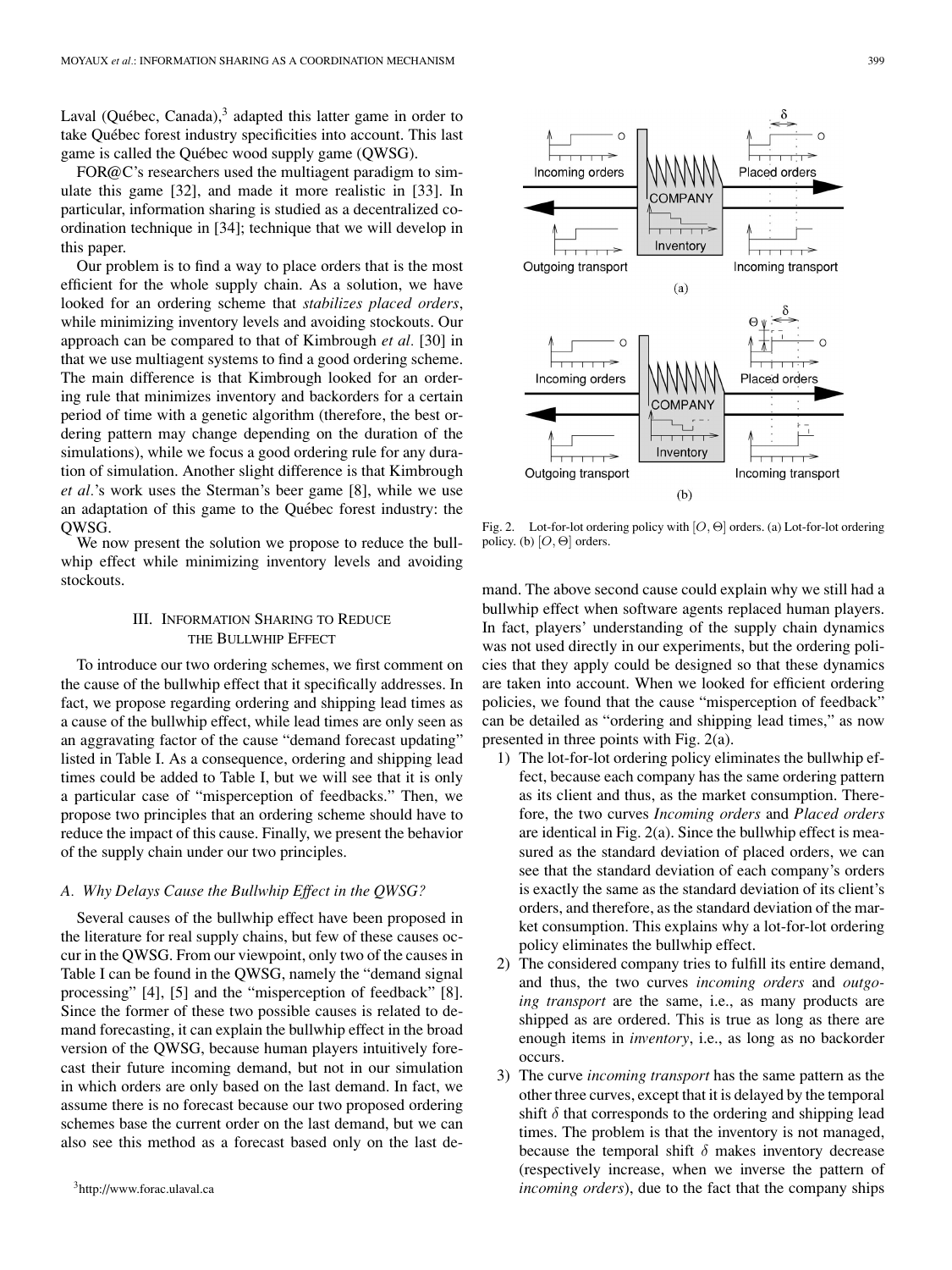

Fig. 3. Information streams cut into two parts.

more (respectively less) products than it receives during  $\delta$ . Finally, notice that *incoming transport* has the same pattern as the other three curves only when the supplier has no stockouts, because the supplier is assumed to want to fulfill its entire demand, like the considered company.

Since every company wants to avoid stockouts (respectively huge inventory), *rather than eliminate* the bullwhip effect, it does not use the lot-for-lot ordering policy. Instead, it overorders (respectively underorders) in comparison with the lot-for-lot policy to stabilize its inventory, which amplifies the demand variabilities because the company overorders (respectively underorders) when the demand increases (respectively decreases).

As a result, lead times in the supply chain make it so that the bullwhip effect always appears each time the market consumption has an infinitesimal *change*, if companies want to *keep a steady inventory*. We can note here that some of the other causes of the bullwhip effect presented in Table I induce the bullwhip effect even with a steady demand, while lead times only amplify the fluctuations of orders, but do not induce fluctuations when the demand is steady.

As we can see, our problem is not only to reduce the bullwhip effect, because company agents in the QWSG have only to apply the lot-for-lot ordering policy to eliminate this effect, but we also have to manage inventories. In our solution, we propose to use the information-sharing solution presented in Fig. 2(b), in which each company uses a vector  $[O, \Theta]$  of two orders (O like Orders and  $\Theta$  like Tokens, as these two pieces of information were called in our previous papers, and O and Θ also have the advantage of looking similar, while they have a very similar meaning: both are Orders). Remember that  $O$ 's follows the lot-for-lot policy to avoid the bullwhip effect, and Θ's are used to order more or less products than O to stabilize the inventory level. As a consequence, O transmits the market consumption information to the whole supply chain, as illustrated by Fig. 3. We now present the two principles ruling the use of  $O$  and  $\Theta$ .

#### *B. Why and How Does a Company Use* [O, Θ] *Orders?*

Since the bullwhip effect may appear in  $\Theta$ , i.e., nonzero  $\Theta$ 's may be emitted anytime, we now present two principles ruling O and Θ. Indeed,  $[O, Θ]$  ordering schemes should be based on the following two principles, and not only on one of them.

*1) First Principle—The Lot-For-Lot Ordering Policy Eliminates the Bullwhip Effect, But Does Not Manage Inventories:* This first principle indicates the manner in which O in  $[O, \Theta]$ is chosen. As previously stated in Fig. 2(a), the bullwhip effect is eliminated with the lot-for-lot policy, but the problem is that inventory levels are not managed. Therefore, we keep lot-for-lot orders for ruling  $O$ , but we add another piece of information  $\Theta$ to adjust inventory levels.

*2) Second Principle—Companies Should React Only Once to Each Market Consumption Change:* This second principle indicates the way of choosing  $\Theta$  in  $[O, \Theta]$ .  $\Theta$ 's are equal to zero all the time, except when the market consumption changes, in which case companies react to this change by sending nonzero Θ's in order to stabilize their inventory to the initial level. The purpose of  $\Theta$ 's is to trigger a product wave from the most upstream company (e.g., the forest) when this company receives these  $\Theta$ 's. This product wave will increase (or decrease when  $\Theta$  < 0) each company's inventory as it travels the supply chain down to the retailers. The size of this wave is given by  $\Theta$ 's, which are the sum of positive and negative company needs, added successively by every company when it places orders. Each company transmits to its supplier the Θ's incoming from its clients and adds to them its relative requirements in comparison with the market consumption O. We now present this global behavior of the supply chain incurred by our two principles.

### *C. Supply Chain Behavior Under Our Two Principles*

To present the global behavior that the supply chain exhibits with our two principles, we assume that there is a unique increase in market consumption, similar to Figs. 2 and 3. The goal that  $[O, \Theta]$  orders must reach is to bring the supply chain back to a new stable state after the change in the market consumption. Concretely, this mechanism divides the supply chain into five successive states, each of which occurs at different times along the supply chain, i.e., the initial state occurs first with the retailer, next with the wholesaler etc., and the last state occurs first with the wholesaler and finally with the retailer. We assume no capacity limit in the following description.

- 1) *Initial state:* Suppose we start the process and assume that there has been no market consumption variations for a long time. Therefore, the product stream in the supply chain is stable and equal to the market requirement. In fact, if we assume processes are reliable in order to avoid the only cause of the bullwhip effect in Table I that may apply in this scenario, companies place the same order each week as in the previous week, and this order corresponds to the market consumption: placed  $O$ 's are equal to incoming O's (principle 1) and  $Θ = 0$  (principle 2). The supply chain is thus in a stable state, i.e., each time period is the same as the previous one.
- 2) *Perturbation and reaction of the supply chain:* After the single change in the market consumption, companies have to order more than what they were ordering before the change; this is done with  $O$ 's that follow market consumption. Since there are ordering and shipping lead times, companies will receive for a short period the quantity of products they were receiving before the abrupt change in market consumption (as if there were an inertia in product flow), and inventory level will thus decrease. This is the reason why companies ask for more products than  $O$  to reconstitute their inventory: this state lasts a single placement of order in which nonzero  $\Theta$ 's are sent.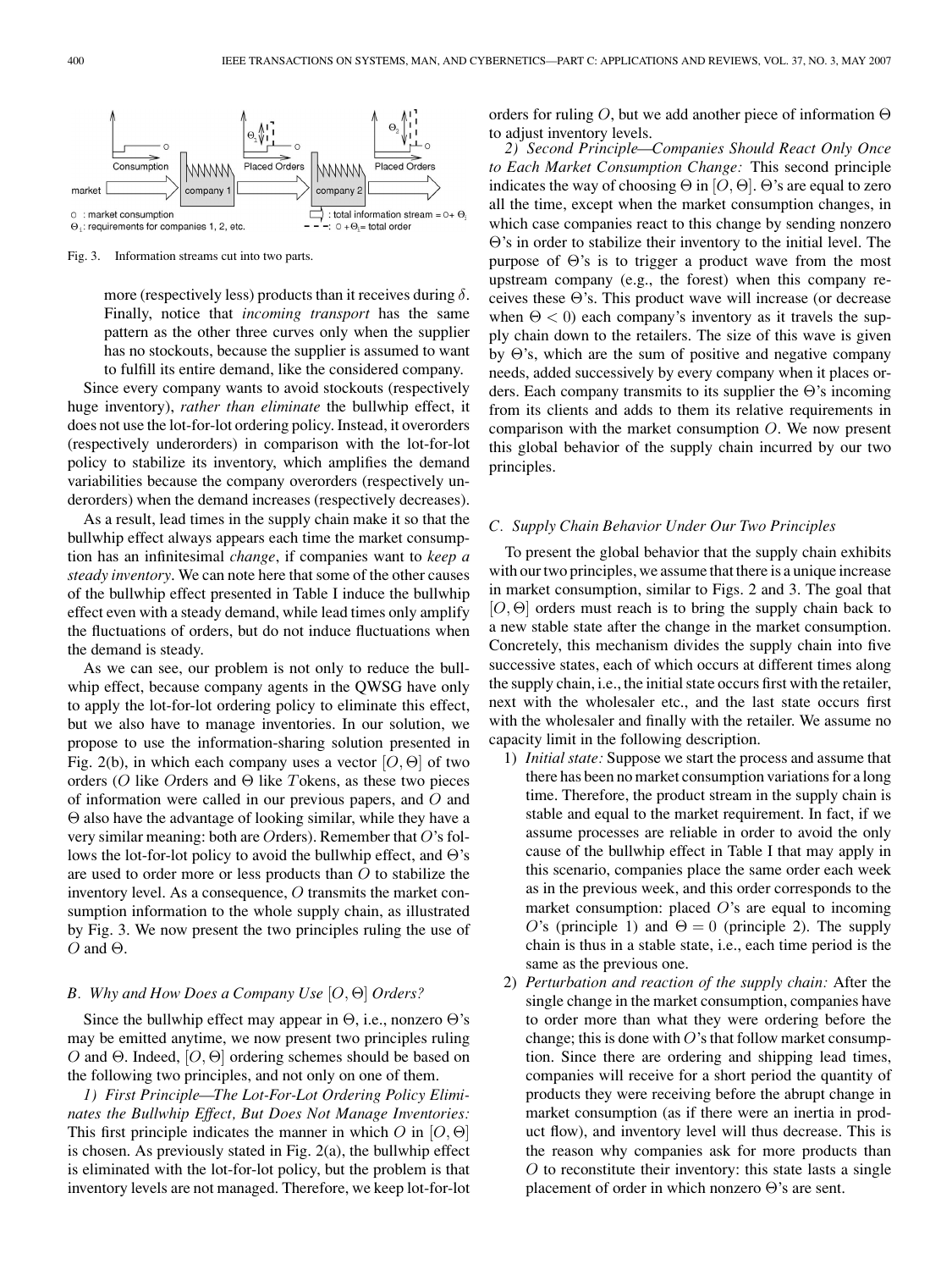

Fig. 4. Model of forest supply chain in the Québec wood supply game.

- 3) *Wait for the effect of the reaction:* Since O's have increased since the second state, the flow of products received by every company will increase soon. As long as this flow increase has not reached a company, this company's inventory decreases. Notice that no  $\Theta$ 's are emitted.
- 4) *Stabilization of the supply chain*: This state begins at a company when this company receives products corresponding to the new *Os*, which stabilizes its inventory. But such a stabilization is too low; it will be so until products corresponding to  $\Theta$ 's and sent by the most upstream company arrive, i.e., until the next state.
- 5) *Adjustment of the stable state*: The supply chain remains in the fourth state only for some weeks, because  $\Theta$ 's sent in the second state have triggered a larger batch of products to arrive in the company, which puts inventory at a desired level. In fact, when the  $\Theta$ 's sent in the second state have arrived at the most upstream company, a big batch of products was sent down the supply chain to increase all inventories. In other words, this last state is the same as the fourth one, except that inventories are increased to the desired level.

From these five states, we can see that inventory variations last a longer time for retailers than for the most upstream supplier(s), because retailers enter state 2 first and the state 5 last. In fact, inventory stabilization comes from upstream suppliers and travels down to retailers in this model. As a consequence, if managers only consider the duration of backorders, *retailers are more disturbed than suppliers*. Since this is one of the main contributions of this paper, we will come back to this point later.

#### IV. EXPERIMENTAL VALIDATION

The experimental validation of our two principles is made on the model of the QWSG, which is first described. We also introduce seven ordering schemes IS0-1, IS0-2, IS0-3, IS1,  $IS1 + P$ , IS2, and IS2 + P, where only  $IS1 + P$ , and  $IS2 + P$  follow our two principles. Then, the experimental results are described for one particular market consumption pattern, and finally for 18 other patterns.

# *A. QWSG*

The QWSG is a classroom exercise that simulates the material and information flows in a production-distribution system, as illustrated by Fig. 4, and was designed to make players aware of the bullwhip effect. Compared to the classic beer game that has been used to study supply chain dynamics, the QWSG has a divergent product flow to increase its relevance to the Québec

TABLE II EXPERIMENTED ORDERING SCHEMES

| <b>Scheme</b>   |                                                                          | Θ                                                                           |  |  |
|-----------------|--------------------------------------------------------------------------|-----------------------------------------------------------------------------|--|--|
| $ISO-1$         | $S$ minus inventory<br>level when inventory<br>is lower than s           | zero                                                                        |  |  |
| $ISO-2$         | incoming $O$ minus<br>inventory variation,<br>when positive              | zero                                                                        |  |  |
| $ISO-3$         | incoming $O$ plus<br>$\lambda$ times order vari-<br>ation, when positive | zero                                                                        |  |  |
| IS <sub>1</sub> | incoming $O$                                                             | incoming $\Theta$<br>minus inventory variation                              |  |  |
| $IS1+P$         | incoming $O$                                                             | incoming $\Theta$ plus<br>$\lambda$ times order variation                   |  |  |
| IS <sub>2</sub> | customer consumption<br>minus inventory<br>variation, when positive      | zero                                                                        |  |  |
| $IS2+P$         | customer consumption                                                     | incoming $\Theta$<br>plus $\lambda$ times customer<br>consumption variation |  |  |

forest sector. Note that the main difference between the original "wood supply game" (the "father" of the QWSG from Fjeld [6], [7], and the "son" of the beer game from Sterman [8]) and our QWSG is in the length of the lumber and paper chain which is either the same (Fjeld's games) or different (our game); this change is due to differences between North European and Québec wood industries.

Fig. 4 shows how six players (human or software agents) play the QWSG. The game is played by turns: each turn represents a week in reality and is played over five days; these five days are played in parallel by each player. On the first day, the players receive their inventory (these products were sent two weeks earlier by their supplier, because there is a two-week shipping lead time), and advance shipping between suppliers and their customers. On the second day, the players look at their incoming orders and try to fill them. If they have backorders, they try to fill those as well. If they do not have enough inventory, they ship as much as they can and add the rest to their backorders. On the third day, the players record their inventory or backorders. On the fourth day, the players advance the order slips. On the last day, the players place an order with their supplier(s) and record this order. To decide what to order, the players compare their incoming orders with their inventory/backorder level. This decision is made in our simulation by applying one of the seven ordering schemes  $ISx$  and  $ISx + P$  in Table II, where  $ISx$  means information sharing at level x and +P that our two principles are satisfied. To describe these schemes, we call  $[Op_w, \Theta_p]$ the order [O, Θ] placed in week w,  $[O_i, \Theta_i]$  the incoming  $[O, \Theta]$  in the same week,  $[Ob_w, \Theta_{w}]$  any  $[O, \Theta]$  backordered before  $w$ ,  $D_w$  the market consumption (which correspond to  $Oi_w$  for a retailer),  $I_w$  the inventory level, and  $\lambda$  a parameter ruling the emission of Θ. With these notations, the schemes in

Table II are as follows.<br>
• *Scheme* IS0-1 *(no information sharing 1):* IS0-1 is a classic  $(s, S)$  ordering policy, i.e., when inventory I is lower than  $s$ , the company orders for  $S-I$  products so that the inventory increases up to S. With the above notations, we have  $[Op_w, \Theta p_w] = [S - I_w, 0]$  when  $I_w < s$  and  $= [0, 0]$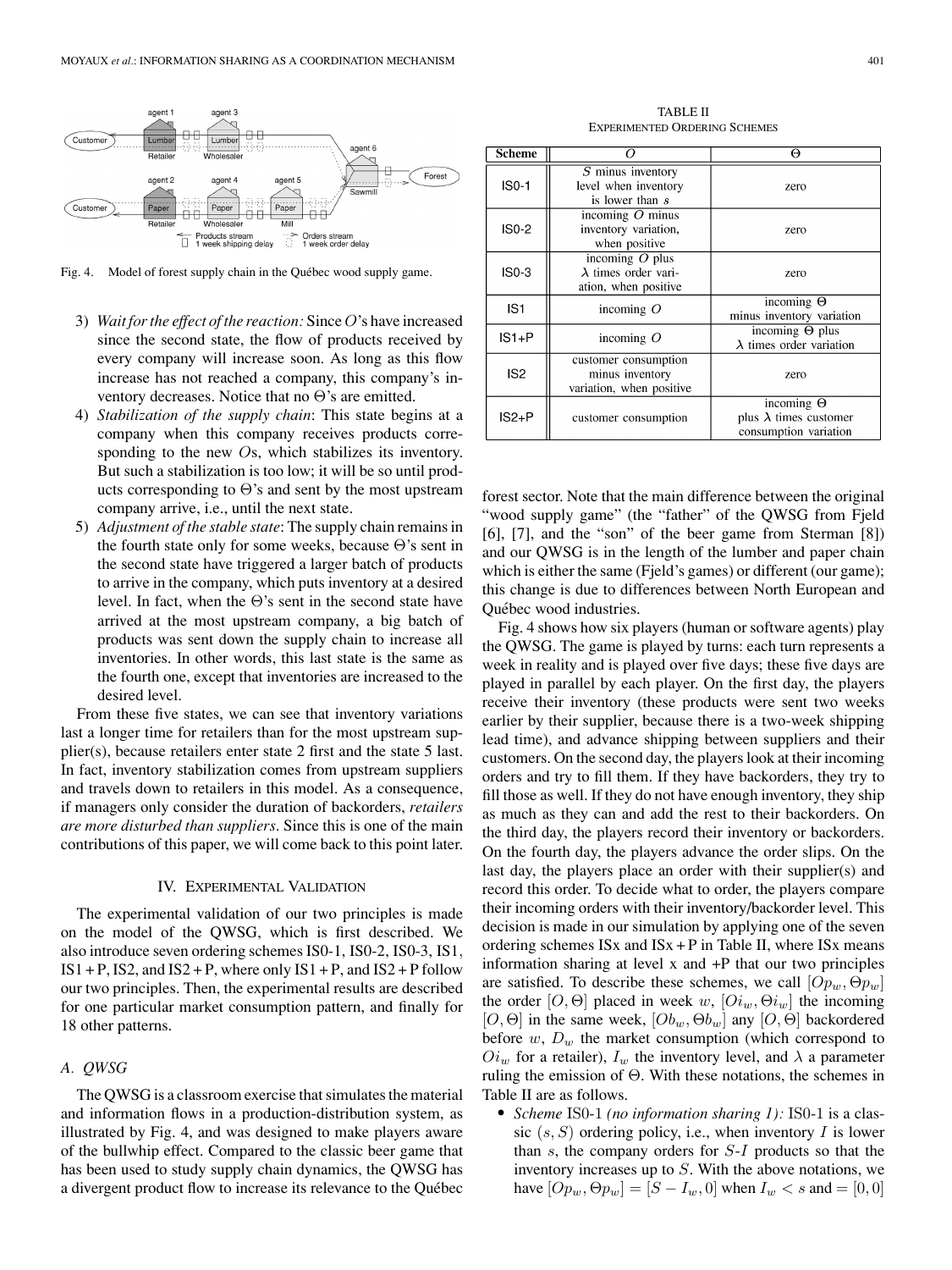| Week                        |    |                                                                |  |    |             |    |    |    |    | 10 |    | 12 |    | 14 | 15 | 16 | $\cdots$             | 49 | 50 |
|-----------------------------|----|----------------------------------------------------------------|--|----|-------------|----|----|----|----|----|----|----|----|----|----|----|----------------------|----|----|
| 1. Step                     |    |                                                                |  |    |             |    |    |    |    |    |    |    |    |    |    |    |                      |    |    |
| 2. Inv. step                |    |                                                                |  |    |             |    |    |    |    |    |    |    |    |    |    |    |                      |    |    |
| 3. Dirac                    |    |                                                                |  |    |             |    |    |    |    |    |    |    |    |    |    |    |                      |    |    |
| 4. Inv. Dirac               | 17 |                                                                |  |    |             |    |    |    |    |    |    |    |    |    |    |    |                      |    |    |
| 5. Increase                 | 11 |                                                                |  |    |             |    | 14 | 15 | 16 |    | 18 | 19 | 20 | 21 | 22 | 23 | $\cdots$             | 56 | 57 |
| 6. Decrease                 | 57 | 57                                                             |  | 57 | 56          | 55 | 54 | 53 | 52 | 51 | 50 | 49 | 48 | 47 | 46 | 45 | $\cdots$             |    |    |
| 7. Weak seas.               |    |                                                                |  |    | $1^{\circ}$ |    | 10 |    | 12 |    | 10 |    |    |    | 10 |    |                      |    |    |
| 8. Medium seas.             | 11 |                                                                |  |    |             |    | 12 |    | 10 | 9  | 10 |    |    | 13 |    |    | $\sim$ $\sim$ $\sim$ | 10 | Q  |
| 9. Strong seas.             | 11 |                                                                |  |    |             | 13 | 14 | 13 | 12 |    | 10 | Q  | 8  | Q  | 10 |    |                      |    | -9 |
| $10A \rightarrow J$ Uniform |    | Ten uniform integer random distribution on [eleven, seventeen] |  |    |             |    |    |    |    |    |    |    |    |    |    |    |                      |    |    |

TABLE III MARKET CONSUMPTIONS PATTERNS

else, with  $(S, s) = (O_i, 0)$ , (cf. [?] for explanations of this choice).

- *Scheme* IS0-2 *(no information sharing 2):* Companies that use Scheme IS0-2 do not know the market consumption because neither  $[O, \Theta]$  nor information centralization are used. Each order is a unique number calculated by subtracting the inventory variation to the client's order; when this value is negative, nothing is ordered. More formally, the orders placed with IS0-2 are  $[Op_w, \Theta p_w] = [O_i, \Theta w]$  +  $(I_{w-1} - I_w) + (Ob_w - Ob_{w-1}), 0]$  when  $Oi_w + (I_{w-1} - I_w)$
- $I_w$ ) + ( $Ob_w Ob_{w-1}$ ) ≥ 0, and = [0, 0] otherwise.<br>
 *Scheme* IS0-3 *(no information sharing 3):* Scheme IS0-3 resembles IS0-2, except that each order is calculated by subtracting  $\lambda$  times the order variation of the client's order. In our experiments, this calculation always gives a positive result. The main difference between IS0-2 and IS0-3 is that IS0-2 is based on order and product flows, while IS0-3 is only based on order flow. Now,  $[Op_w, \Theta p_w]=[Oi_w \lambda(Oi_{w-1} - Oi_w)$ , 0] if  $Oi_w - \lambda(Oi_{w-1} - Oi_w) \ge 0$ , and<br>= [0, 0] otherwise.
- Scheme IS1 *(information shared with direct suppliers):* Similarly to IS1 + P, IS1 uses  $[O, \Theta]$  orders, but  $\Theta$ 's now depend on inventory level. There is the same relation between IS1 and  $IS1 + P$ , as between IS0-2 and IS0-3. Here,  $[Op_w, \Theta p_w] = [Oi_w, \Theta i_w + (I_{w-1} - I_w) +$  $(Ob_w - Ob_{w-1})$ ] when  $\Theta i_w + (I_{w-1} - I_w) + (Ob_w Ob_{w-1} \geq 0$ , and =  $[O_i]$  otherwise.<br>
• *Scheme* IS1 + P *(information shared with direct suppliers*)
- + *our two principles):* IS1 +P is the first ordering scheme based on our two principles. Companies use the lot-for-lot ordering pattern in  $O$ 's and use  $\Theta$ 's to manage their inventory: client's  $\Theta$ 's are transmitted to the supplier, and  $\lambda$  times the order variation represents the inventory variation that must be balanced by  $\Theta$ s. In these conditions,  $[Op_w, \Theta p_w] = [O_i_w, \Theta i_w - \lambda (O_i_{w-1} - O_i_w].$  • *Scheme* IS2 *(information centralization):* Scheme IS2
- is similar to IS0-2, except that information centralization is now used. Companies base their orders on the actual market consumption instead of on client's orders, in order to react quicker to changes of endcustomer demand:  $[Op_w, \Theta p_w] = [D_w + (I_{w-1} - I_w) +$ (Ob<sup>w</sup> <sup>−</sup> Ob<sup>w</sup>−<sup>1</sup>), 0]. *Scheme* IS2 <sup>+</sup><sup>P</sup> *(information centralization* <sup>+</sup> *our two*
- *principles*):  $IS2 + P$  is an improvement on  $IS1 + P$ , because information centralization speeds up the multicast of

market consumption information, while both schemes satisfy our two principles. Companies base their orders on the actual market consumption instead of on client's orders:  $[Op_w, \Theta p_w]=[D_w, \Theta i_w - \lambda (D_{w-1}-D_w)].$ 

The application of one of these seven schemes to place an order is done on the last day of each week. Thereafter, the game continues with a new day 1, and so on. Each position is played in the same way, except the Sawmill: this position receives two orders (one from the LumberWholesaler, the other from the PaperMill) that have to be aggregated when placing an order to the forest. The Sawmill can evaluate its order by basing it on the lumber demand or on the paper demand. In the following experiments, the Sawmill places an order equal to the mean of these two possible orders (in particular, we will see that this may cause backorders in Figs. 6(d) and 7(d), because inventory levels do not stabilize on their initial level, which forces us to use nonempty initial inventory for the Sawmill in these two figures). Moreover, the Sawmill receives one type of product, and each unit of this product generates two units: a lumber unit and a paper unit. That is, each incoming unit is split in two: one piece goes to the Sawmill's lumber inventory, and the other goes to its paper inventory.

When we add information sharing  $[O, \Theta]$  to this game, players have to manage the new piece of information Θ. When players receive  $\Theta$ 's with incoming orders O's in the second day of a week, they process them as actual orders. Since the incoming  $O$ 's change (they always change when  $\Theta \neq 0$ ), players add a positive quantity to  $\Theta$ 's before transmitting them upstream. In  $IS1 + P$  and  $IS2 + P$ , this addition depends on the parameter  $\lambda$ , whose setting will be presented in Section IV-B.

We now present the behavior of the QWSG under these seven schemes. We first detail the simulation outputs of the Step demand, in order to verify whether the flows in the supply chain stabilize when the market consumption is steady after a single change. The Step demand is presented in Table III in which we can see that both (lumber and paper) markets buy 11 products during the first four weeks, followed by 17 products until the end of the simulation. Table III presents the demand over 50 weeks, which is the duration (i.e., one year) of our simulations. Note that Uniform demands 10A to 10J are ten instances of an integer random distribution on [eleven], [seventeen] that are generated once for all simulations. In contrast to the first nine patterns, the demand in the 10 Uniform patterns may be different in the two markets (e.g., 12 lumber units and 17 paper units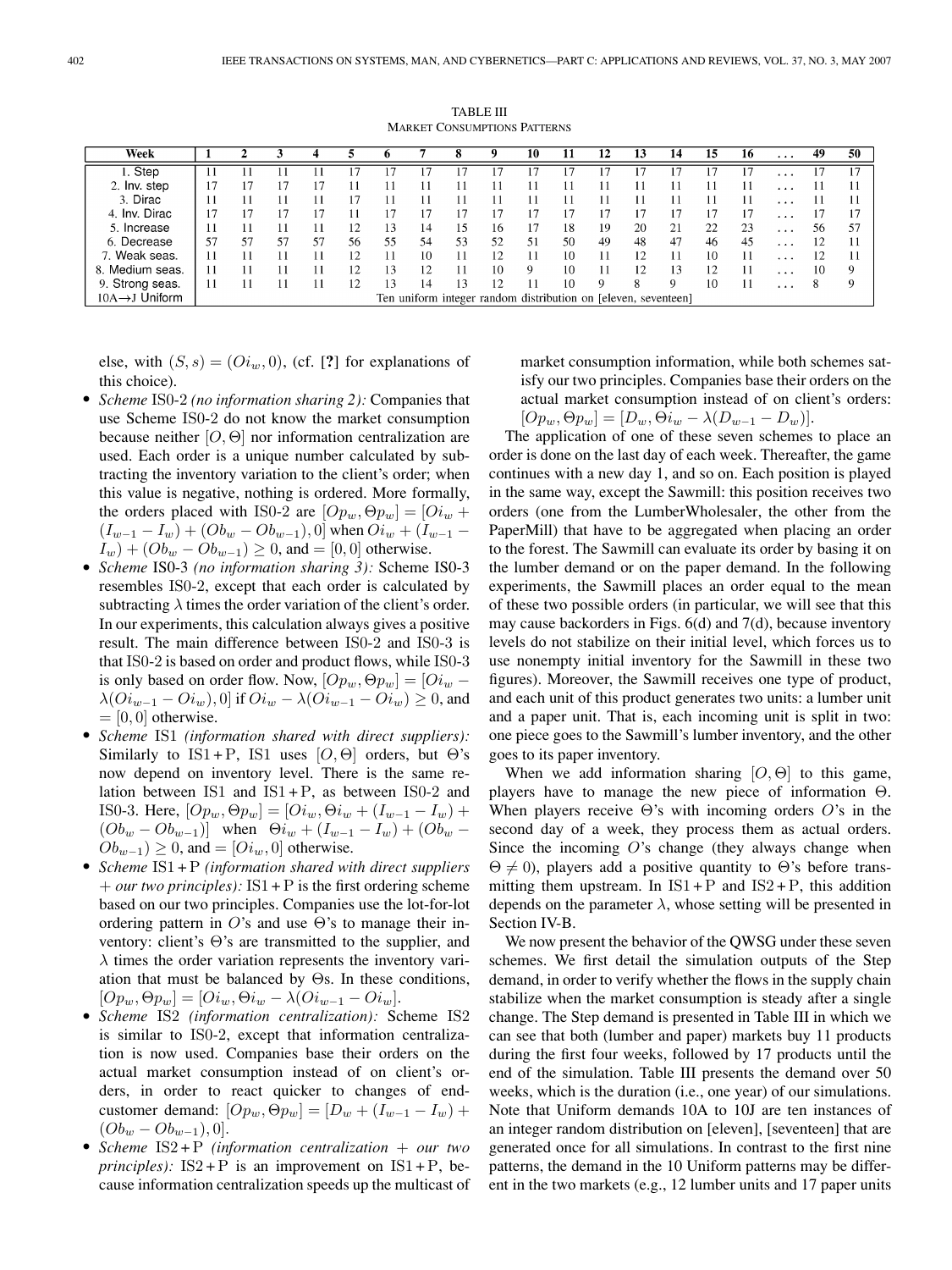

Fig. 5. Results with the three ordering schemes without information sharing. (a) Orders with IS0-1. (b) Inventories with IS-1. (c) Orders with IS0-2. (d) Inventories with IS0-2. (e) Orders with IS0-3. (f) Inventories with IS0-3.

are bought during the same week), which we have not detailed in this paper. Then, we will aggregate the simulation outputs of the 18 other demand patterns of Table III with four metrics in Section IV-C.

### *B. Experimental Results With the Step Demand Pattern*

We now detail the behavior of the QWSG when the market consumption is a Step pattern. Figs. 5(a), 5(c), 5(e), 6(a), 6(c), 7(a), and 7(c) present the demands in the supply chain. In these figures, the first two curves from the bottom (they are one over the other) represent the consumption of both markets under the Step demand. Next, the two second curves show LumberRetailer's and PaperRetailer's placed orders. The two third curves indicate that of LumberWholesaler and PaperWholesaler. Finally, the next-to-last curve represents PaperMill's orders, and the last curve represents Sawmill's orders. Similarly, Figs. 5(b), 5(d), 5(f), 6(b), 6(d), 7(b), and 7(d) present inventory levels (and backorders when inventory level is negative) in the supply chain. In these figures, the first two curves from the bottom show LumberRetailer's and PaperRetailer's inventory level. The second two curves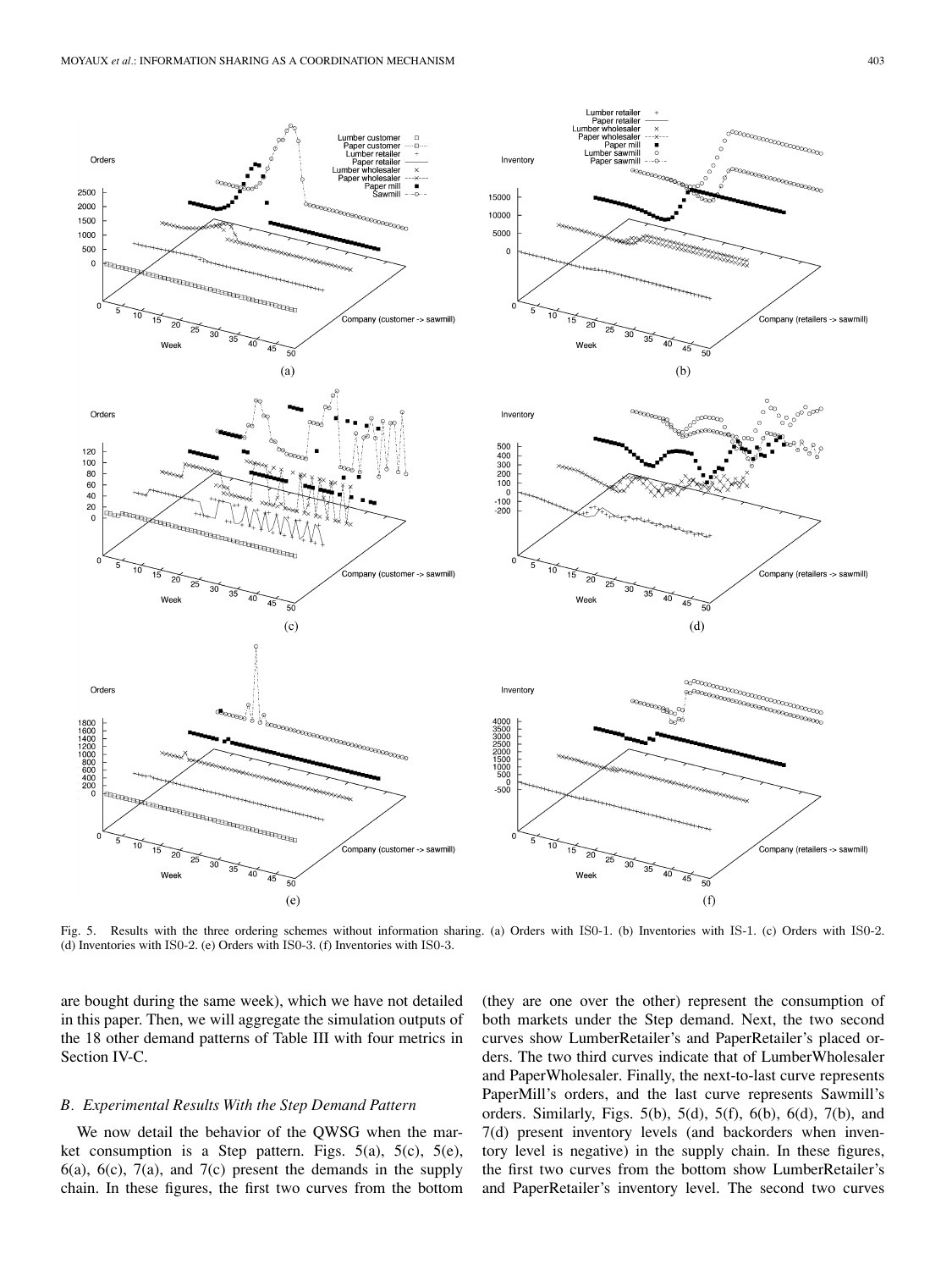

Fig. 6. Results with the two ordering schemes in which information is shared with direct suppliers. (a) Orders with IS1. (b) Inventories with IS1. (c) Orders with  $IS1 + P$ . (d) Inventories with  $IS1 + P$ .

indicate LumberWholesaler's and PaperWholesaler's inventory. Finally, the next-to-last curve represents PaperMill's, and the last two curves are Sawmill's lumber and paper inventories.

Note that the ranges in Figs. 5–7 are adapted to the simulation outcomes. For this reason, small fluctuations may appear large, because of the scale. Orders and inventories are measured in simulated units, as in QWSG, and not in real units. Moreover, when  $[O, \Theta]$  orders are used, Figs. 6(a), 6(c), and 7(c) represent the sum of the two types of orders  $(O + \Theta)$ , and Figs. 6(b), 6(d), and 7(d) represent the sum of inventory and backordered O's and  $\Theta$ 's. Finally, note that these 14 (7 for orders  $+$  7 for inventories) figures are obtained with empty initial inventories, except for the Sawmill with schemes IS1 + P and IS2 + P ( $\forall i \in$  $\{1, 2, 3, 4, 5, 6$ -lumber},  $I_1^i = 0$  with all schemes,  $I_1^{6-\text{paper}} = 0$ with IS0-1, IS0-2, IS0-3, IS1 and IS2, and  $I_1^{6-paper} = 6$  with  $IS1 + P$  and  $IS2 + P$ ), as placing a single order covering the lumber and paper requirements of the Sawmill leads to less "pretty" curves due to backorders. However, in the next section, Tables IV–VII will be obtained with empty initial inventories for all companies ( $\forall i, I_1^i = 0$  in Section IV-C).

In general, orders and inventories fluctuate more, i.e., the bullwhip effect is greater and inventories more poorly managed, with Schemes IS0-1, IS0-2, and IS0-3 in Fig. 5, than with Schemes IS1 and  $IS1 + P$  in Fig. 6, while the latter are worse than Schemes IS2 and  $IS2 + P$  in Fig. 7. If we look more in detail, we can notice the two following insights. First, orders never stabilize with IS1, while they do with  $IS1 + P$ . This shows an important point: order stabilization, i.e., the reduction of the bullwhip effect, is not only due to information sharing with  $[O, \Theta]$  orders, but also to the two proposed principles, which should necessarily be satisfied *together*. The second insight deals with the factor  $\lambda$  ruling  $\Theta$ . We can check that IS1 + P and IS2 + P make the supply chain behave as described in Section III-C, except that the "reaction" (emission of  $\Theta$ 's) is achieved in two different ways: either one emission of  $\Theta$ 's with IS2 + P as soon as the market consumption changes, or several late emissions with  $IS1 + P$ . These emissions of  $\Theta$ 's correspond to the peaks of orders in Figs. 6(c) and 7(c). These two different behaviors make two types of position appear. The first type of position in the supply chain concerns the retailers with either ordering scheme  $IS1 + P$  or  $IS2 + P$ , as well as the other companies with  $IS1 + P$ . In fact, when the market consumption changes, such companies: 1) ship more product to fulfill their demand; 2) order in  $O$  the new value of the market consumption; and 3) order in  $\Theta$  additional products to adjust their inventory to its initial level. The second type of position deals with any company using  $IS2 + P$  (except retailers, whose case belongs to the first case), because it only has to carry out 2) and 3) immediately, since 1) will only come later. As a result, the first type of position has  $\lambda = 4$  and the second type  $\lambda = 2$ . Since  $\Theta$ 's encapsulate the bullwhip effect and are ruled by  $\lambda$ , a *greater* bullwhip effect occurs in the first type of position.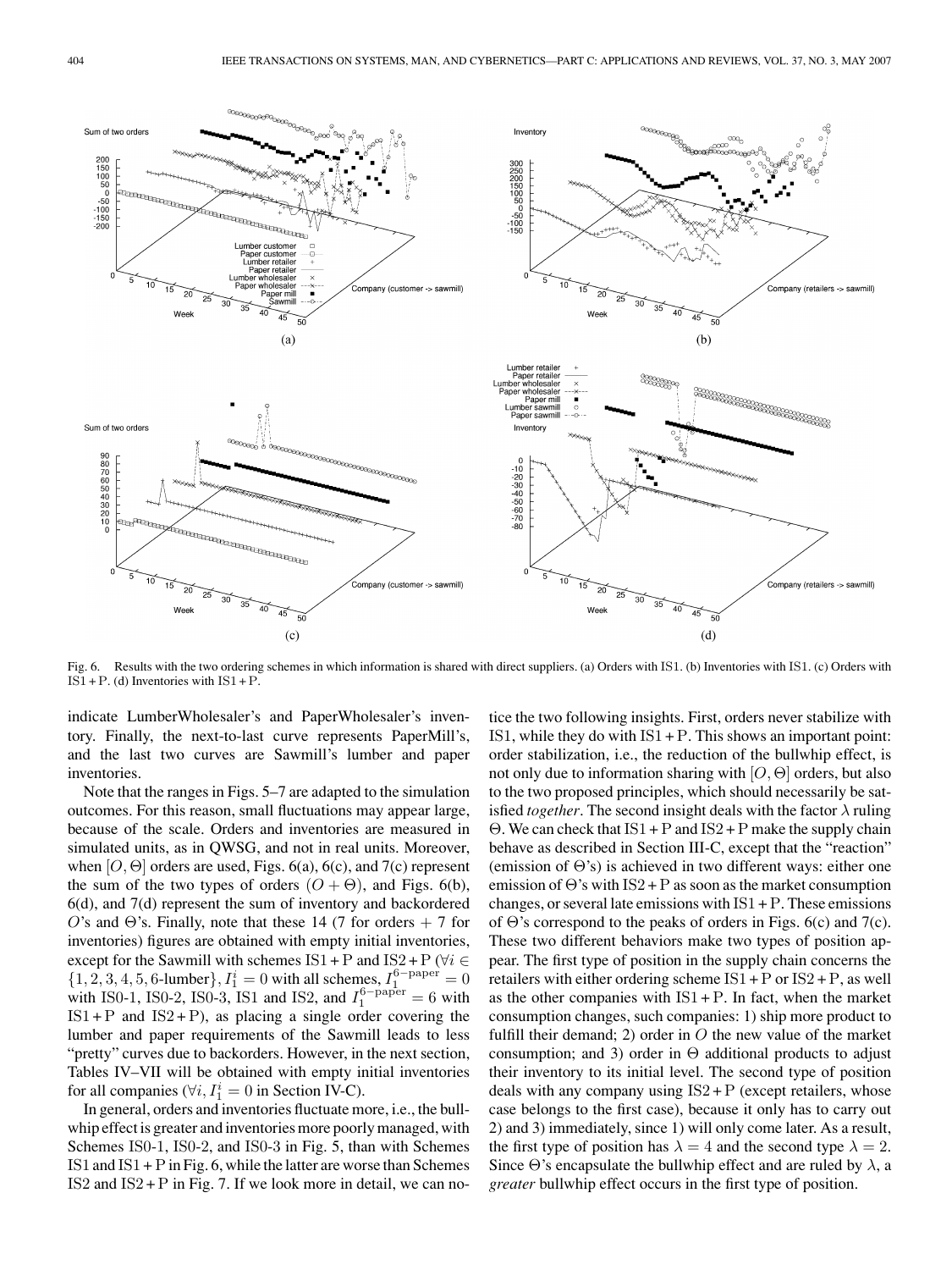Market Scheme  $ISO-1$  $ISO-2$  $ISO-3$ IS1  $IS1+P$ IS<sub>2</sub>  $IS2+P$ consumption  $1$  Step  $547.7$  $\overline{51}$  $105.7$ 42.7  $10.6$  $\overline{7.1}$  $\frac{4.5}{4.5}$  $\overline{1.6}$ 2 Inversed Step 345.6 33.2 37.4 28.8 10.6 13.1 1.6 3 Dirac  $0.8$ 90.8 18.7 111.8  $\overline{17}$ 15.2  $\frac{4.4}{8.1}$  $6.2$ 4 Inversed Dirac  $0.8$ 778.2 25.6 142.8 43.5 15.2  $6.2$ 5 Increase 14.4 590.8 108.1  $22.2$ 16.6 16.7 16.3  $\frac{16}{2}$ 1.928.2 20.3 20.6  $\frac{16}{4.2}$ 6 Decrease  $14.4$ 27.9 41.7 16.7 7 Weak seasonality  $0.7$ 205.5 3.6  $98.4$ 10.6 11.6  $0.9$  $\frac{3.2}{6.5}$ 8 Medium seasonality  $1.2$ 38.7  $25.3$ 73.7 15.2  $11.7\,$ 4.7 9 Strong seasonality  $1.8\,$ 100.7 27.1 59.3 19.8 11.7 12 10A Uniform random 576.1  $\overline{30.3}$  $275.4$  $\overline{37.7}$  $32.8$ 13.6  $\overline{1.8}$  $10.1$ 10B Uniform random  $1.7$ 644.8 39.1 206.4 38.8 25.5 11.2  $10.6$ 10C Uniform random  $1.7\,$ 43.3 36.1 215.1 28.1  $\overline{11.7}$ 41.4  $9.4$ 10D Uniform random 1.7 349.2 35 181.8 26.6  $13.5$ 50.1  $10.2$ 10E Uniform random 1.9 38.9 244.3 31.5  $9.4$  $\overline{13}$ 64 51.9 10F Uniform random 125.9 35.3 214.4  $\overline{7.1}$ 11.9  $1.8\,$ 37.6 26.8 10G Uniform random 1.9 281.8 37.9 246.1 23.1 31.5  $6.7$ 14.7 10H Uniform random 1.9 378.6 39.5 243.6 68.9  $30.5$  $\overline{10}$ 11.7 10I Uniform random 540.1 36.1 263 31.3  $\overline{7.3}$  $1.8\,$ 46.8 13 10J Uniform random 1.8 754.5 28.9 261.4 33.5 28.4 12.9

TABLE IV STANDARD DEVIATION OF PAPER MILL'S ORDERS



Fig. 7. Results with the two ordering schemes with information centralization. (a) Orders with IS2. (b) Inventories with IS2. (c) Orders with IS2+ P. (d) Inventories with  $IS2 + P$ .

## *C. Experimental Results Under the 19 Demand Patterns*

We have executed our seven ordering schemes with the 19 market consumption patterns illustrated in Table III. We do not provide graphs as in Section IV-B in order to save space, but we instead consider four metrics of the efficiency of the seven schemes.

*1) Standard Deviation of Orders:* This is the direct quantification of the bullwhip effect. Table IV summarizes this data for the PaperMill, e.g., the standard deviation of the orders placed with IS0-1 is 547.7 under the Step demand. This number has to be compared with the market consumption, which has a standard deviation of only 1.6 with this demand.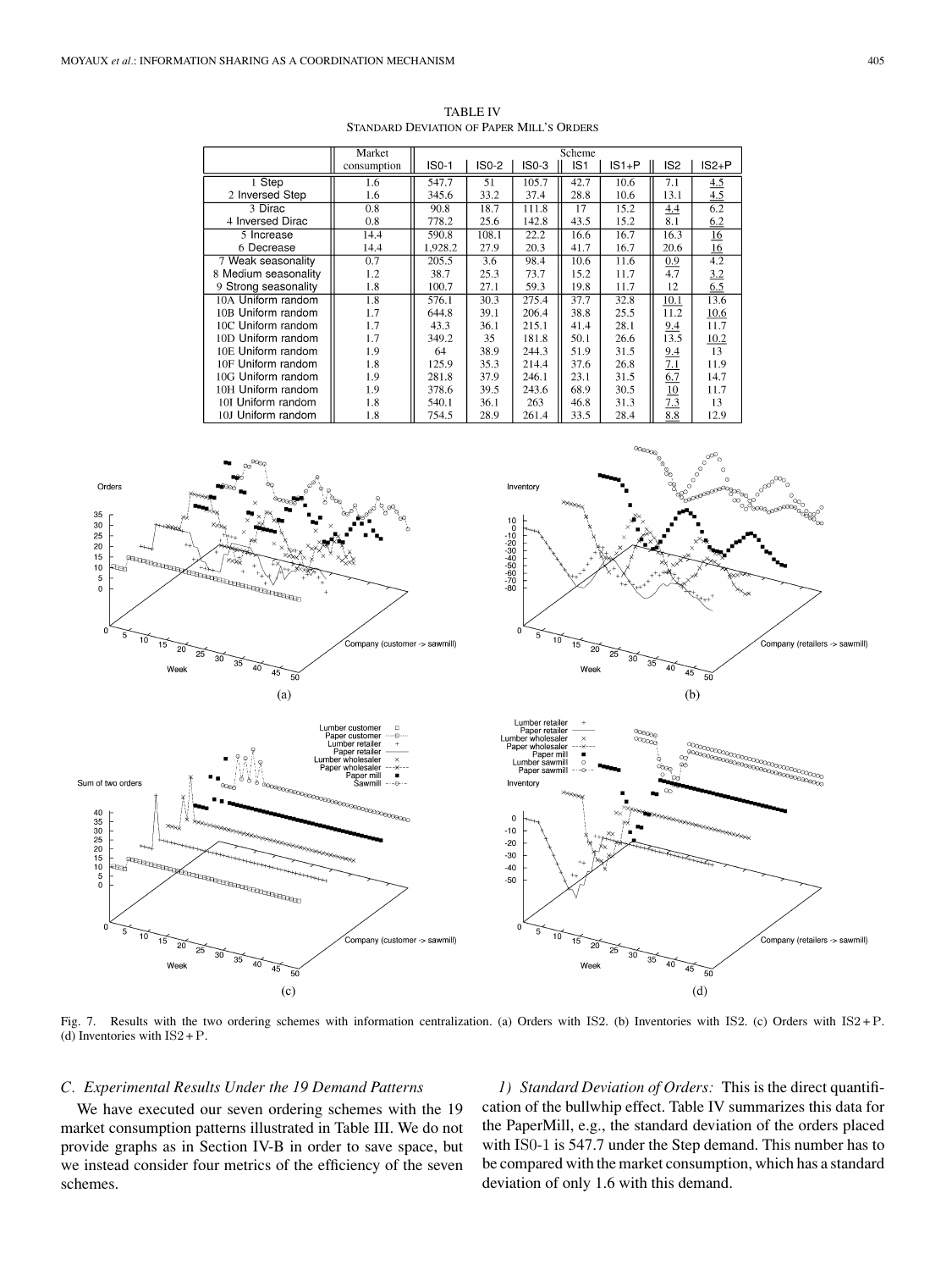|                    | $ISO-1$      | IS0-2      | $ISO-3$     | Scheme<br>IS <sub>1</sub> | $IS1+P$    | IS <sub>2</sub> | $IS2+P$    |
|--------------------|--------------|------------|-------------|---------------------------|------------|-----------------|------------|
|                    |              |            |             |                           |            |                 |            |
| 1 Step             | 1,152,612 \$ | 40,055 \$  | 181,641 \$  | 29,556 \$                 | 9,035 S    | 21,833 \$       | 6,626 \$   |
| 2 Inversed Step    | 576,093 \$   | 37.034 \$  | 65,593 \$   | 17,437 \$                 | 3,237 S    | 8,426 \$        | 2,417 \$   |
| 3 Dirac            | 192,925 \$   | $9,206$ \$ | 226.310 \$  | 6.798S                    | 1.319 \$   | 2.930 S         | 989 S      |
| 4 Inversed Dirac   | 1,406,648 \$ | 14.080 \$  | 237,074 \$  | 21,373 \$                 | 1,939 \$   | 3,887 S         | 1,369 \$   |
| 5 Increase         | 1,130,332 \$ | 51,681 \$  | 31,071 \$   | 95,308 \$                 | 46,754 \$  | 80,770 \$       | 32,620 \$  |
| 6 Decrease         | 3,542,566 \$ | 25,022 \$  | $24,111$ \$ | 17,888 \$                 | 8,754 \$   | 17,436 \$       | 6,207 \$   |
| 7 Weak seasonality | 182,966 \$   | 678 \$     | 244,467 \$  | 2.409 \$                  | 2.163 \$   | 279 \$          | $1.194$ \$ |
| 8 Medium season.   | 76,903 \$    | 12,619 \$  | 140,492 \$  | 7.255 \$                  | 7.938 \$   | 3,237 S         | 3,699 \$   |
| 9 Strong season.   | 213,305 \$   | 20.774 \$  | 104,918 \$  | 14,742 \$                 | 11,970 \$  | 9.031 S         | 7,527 \$   |
| 10A Uniform random | 1,107,530 \$ | 19.525 \$  | 666,181 \$  | 12,930 \$                 | $9,234$ \$ | 5,017 S         | 5,561 \$   |
| 10B Uniform random | 1.254.093 \$ | 27.959 \$  | 622,179 \$  | 17,929 \$                 | 12.140 \$  | 5.711 S         | 4,684 \$   |
| 10C Uniform random | 158,395 \$   | 26.502 \$  | 751.719 \$  | 26,019 \$                 | 12.768 \$  | 8,826 S         | 6.529 \$   |
| 10D Uniform random | 640,874 \$   | 40,100 \$  | 618,905 \$  | 20,865 \$                 | 10.175 \$  | 5,763 S         | 6.447 \$   |
| 10E Uniform random | 145,021 \$   | 23.916 \$  | 720.748 \$  | 13.937 \$                 | 12.144 \$  | 5,017 \$        | 5.574 \$   |
| 10F Uniform random | 280.938 \$   | 20.946 \$  | 727.832 \$  | 12,767 \$                 | 8,076 \$   | 5,892 \$        | 4,240 \$   |
| 10G Uniform random | 679,511 \$   | 22,385 \$  | 789,886 \$  | $10,180$ \$               | 10.677 \$  | 6,866 S         | $7,392$ \$ |
| 10H Uniform random | 820,017 \$   | 40,087 \$  | 821,050 \$  | 24,549 \$                 | 12,009 \$  | 7,973 S         | 9,286 \$   |
| 10I Uniform random | 1,164,409 \$ | 27,251 \$  | 825,016 \$  | 19,540 \$                 | 12,721 \$  | 7,971 S         | 7,184\$    |
| 10J Uniform random | 1,568,480 \$ | 20,203 \$  | 701,809 \$  | 13,027 \$                 | 10,018 \$  | 6,484 S         | 5,911 \$   |

TARI F V SUPPLY CHAIN COSTS

TABLE VI SUM OF PAPER MILL'S BACKORDERS

|                      | Scheme |                 |          |       |                  |       |                 |  |  |  |
|----------------------|--------|-----------------|----------|-------|------------------|-------|-----------------|--|--|--|
|                      | IS0-1  | IS0-2           | IS0-3    | IS1   | $IS1 + P$        | IS2   | IS2+P           |  |  |  |
| 1 Step               | 8.943  | 1,418           | 905      | 747   | 135              | 2,081 | 84              |  |  |  |
| 2 Inversed step      | 5.755  | 157             | 65       | 215   | 16               | 157   | $\underline{0}$ |  |  |  |
| 3 Dirac              | 1.461  | 246             | 1.021    | 186   | $\underline{39}$ | 206   | $\overline{45}$ |  |  |  |
| 4 Inversed Dirac     | 12,942 | 300             | 967      | 473   | 113              | 233   | $\overline{91}$ |  |  |  |
| 5 Increase           | 9.617  | 3,259           | 417      | 664   | 126              | 7.956 | <u>96</u>       |  |  |  |
| 6 Decrease           | 32.178 | 48              | $\Omega$ | 70    | $\overline{0}$   | 0     | $\overline{0}$  |  |  |  |
| 7 Weak seasonality   | 3.129  | 43              | 203      | 154   | 143              | 22    | 48              |  |  |  |
| 8 Medium seasonality | 608    | 247             | 107      | 333   | 374              | 206   | 81              |  |  |  |
| 9 Strong seasonality | 1,643  | 255             | 189      | 556   | 422              | 651   | 164             |  |  |  |
| 10A Uniform random   | 9.257  | $\frac{221}{2}$ | 233      | 581   | 366              | 297   | 262             |  |  |  |
| 10B Uniform random   | 10.616 | 447             | 247      | 542   | 604              | 345   | 115             |  |  |  |
| 10C Uniform random   | 531    | 388             | 473      | 511   | 343              | 632   | 158             |  |  |  |
| 10D Uniform random   | 5.433  | 118             | 605      | 593   | 360              | 179   | 104             |  |  |  |
| 10E Uniform random   | 6.127  | 623             | 714      | 505   | 393              | 374   | 175             |  |  |  |
| 10F Uniform random   | 1.996  | 437             | 779      | 259   | 321              | 474   | 132             |  |  |  |
| 10G Uniform random   | 4,999  | 549             | 1,323    | 551   | 600              | 630   | $\frac{369}{ }$ |  |  |  |
| 10H Uniform random   | 6.451  | 352             | 772      | 1.033 | 367              | 393   | $\frac{88}{5}$  |  |  |  |
| 101 Uniform random   | 10,221 | 807             | 1,638    | 966   | 922              | 933   | 287             |  |  |  |
| 101 Uniform random   | 13 596 | 361             | 217      | 229   | 209              | 300   | 104             |  |  |  |

*2) Overall Supply Chain Cost:* This is an indirect measure of the bullwhip effect, which is presented in Table V. Of course, this metric is more important for companies than the previous one, because the companies' objective is to maximize their profit rather than reduce the bullwhip effect. Like in QWSG, each unit in inventory costs \$1 per week, and each unit in backorder costs \$2 per week for the Sawmill. For the other companies, we multiply each company's cost by  $(1 + 0.37/50)^k$  to represent the increase of the product value due to logistics operations (37% of product value), according to Nahmias [36], where  $k = 0$  for the Sawmill,  $k = 1$  for the LumberWholesaler and the PaperMill,  $k = 2$  for the LumberRetailer and the PaperWholesaler, and  $k = 3$  for the PaperRetailer.

*3) Sum of Backorders:* As presented in Table VI, this is a metric for the customer service level. This measure is included in costs, but it is also interesting to consider it separately. The sum of backorders has to be minimized, because when it is zero, clients have the products they want, or else they have to wait for their availability. Indeed, backorders can be avoided by overstocking, which increases inventory holding costs.

*4) Standard Deviation of Inventory Levels:* This is used to choose the target inventory level, which has to increase in order to avoid stockouts as the standard deviation of inventory increases. In other words, safety inventory has to be increased when inventory level fluctuates more. Quite the opposite, when an inventory is more stable, its level can be decreased by changing the target inventory level, which reduces companies' costs (i.e., the second metric) without increasing their sum of backorders (i.e., the third metric). Data in Table VII present the fluctuation of PaperMill's inventory; the higher these values are, the more PaperMill's inventory fluctuates, and the best possible value is zero, i.e., always steady inventory and never backorders, but this is attainable only when the whole demand is perfectly known in the future, which is not possible in practice and in our model because there are always forecasting errors.

Note that the greater the numbers in Tables IV–VII are, the worse it is. We now draw general conclusions from these four tables. First, in general, IS0-1, IS0-2, and IS0-3 give worse results than IS1 and  $IS1 + P$ , which show that information sharing improves the overall efficiency of a supply chain. Similarly, in general, IS1 and IS1 + P give worse results than IS2 and IS2 + P, which also show that information centralization is better than simple point-to-point information sharing. Second,  $IS1 + P$  is almost always more efficient than IS1, which leads us to believe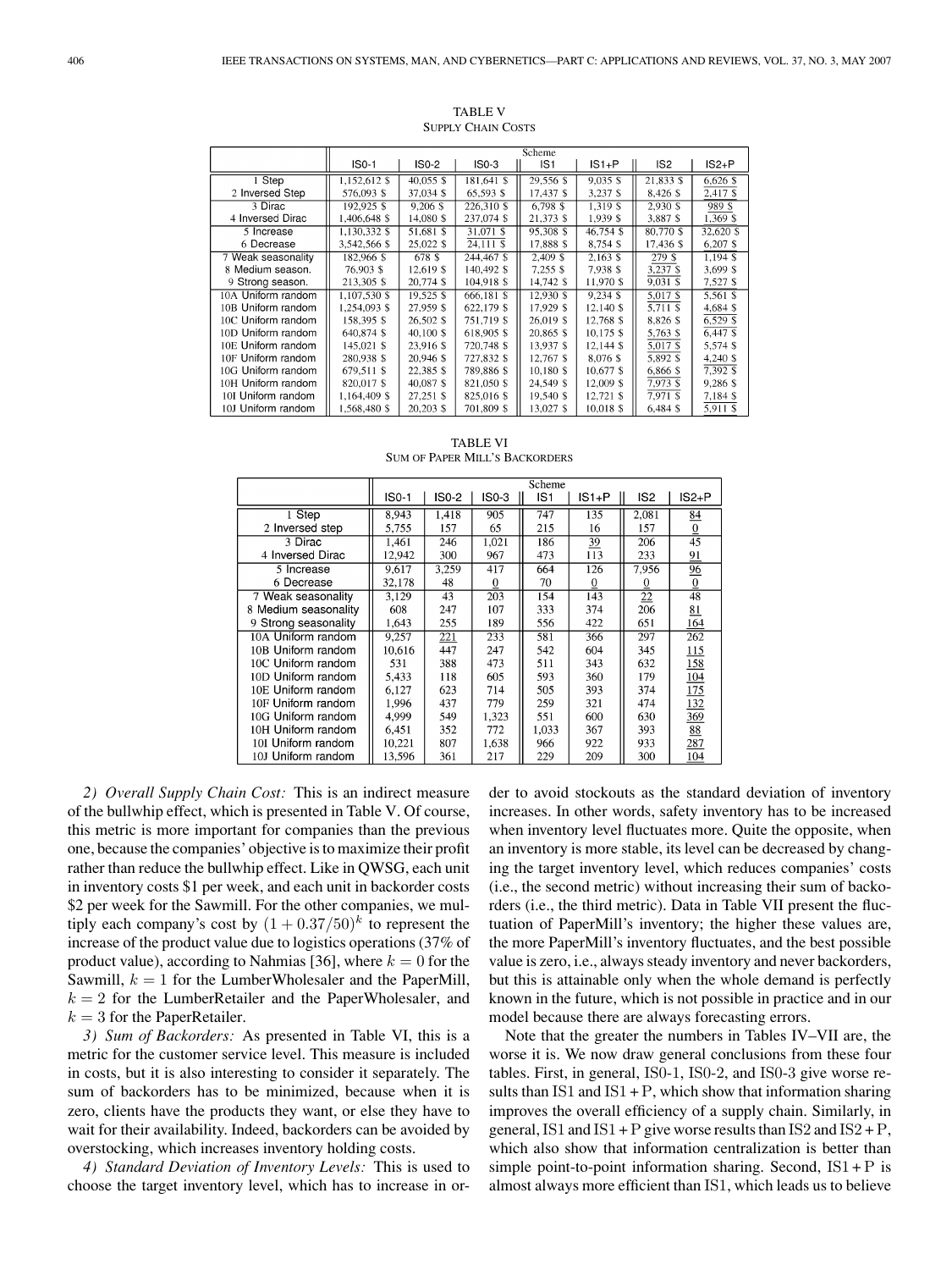TABLE VII STANDARD DEVIATION OF PAPER MILL'S INVENTORIES WHEN BACKORDERS ARE MEASURED AS NEGATIVE INVENTORY LEVELS

|                      | Scheme   |                          |         |                 |         |                 |                   |  |  |  |
|----------------------|----------|--------------------------|---------|-----------------|---------|-----------------|-------------------|--|--|--|
|                      | $ISO-1$  | $ISO-2$                  | $ISO-3$ | IS <sub>1</sub> | $IS1+P$ | IS <sub>2</sub> | $IS2+P$           |  |  |  |
| 1 Step               | 4,495.5  | 180.2                    | 324.7   | 65.8            | 22.8    | 23.9            | 14.4              |  |  |  |
| 2 Inversed step      | 2,766.7  | 153.6                    | 108.5   | 42.2            | 20.8    | 24.1            | 9,4               |  |  |  |
| 3 Dirac              | 714.4    | 42.6                     | 405.7   | 19.5            | 7.8     | 6.9             | $\overline{6}$    |  |  |  |
| 4 Inversed Dirac     | 6,370    | 54.1                     | 441.6   | 69.2            | 11.1    | 12.5            | $\overline{6}$    |  |  |  |
| $5$ Increase         | 4,764.8  | 185.2                    | 30.8    | 131.3           | 42.2    | 114.3           | 30.5              |  |  |  |
| 6 Decrease           | 15,538.9 | 97.5                     | 30.2    | 42.8            | 16      | 50.6            | 9.6               |  |  |  |
| 7 Weak seasonality   | 1.235.8  | $\overline{\mathcal{L}}$ | 608.4   | 6.4             | 3.1     | 0.5             | 1.4               |  |  |  |
| 8 Medium seasonality | 289      | 69.9                     | 321.6   | 13.8            | 13.8    | 6.7             | 8.7               |  |  |  |
| 9 Strong seasonality | 840.3    | 98                       | 238.8   | 44.4            | 27.2    | 27.8            | 17.4              |  |  |  |
| 10A Uniform random   | 4,524.3  | 72.4                     | 1.714   | 31.6            | 21.8    | 15.2            | 12.9              |  |  |  |
| 10B Uniform random   | 5.310.2  | 114.2                    | 1.671   | 57.1            | 22.4    | 16.3            | $\frac{8.3}{9.7}$ |  |  |  |
| 10C Uniform random   | 194      | 110.2                    | 1.979.7 | 95.5            | 20.9    | 17.4            |                   |  |  |  |
| 10D Uniform random   | 2.713.4  | 137                      | 1.303.9 | 63              | 23.9    | 23.2            | $\frac{10.7}{2}$  |  |  |  |
| 10E Uniform random   | 436.1    | 96                       | 1,894.2 | 43.9            | 23.2    | 11.2            | 10.4              |  |  |  |
| 10F Uniform random   | 994.8    | 101.6                    | 1,672.7 | 51.6            | 17.4    | 15.1            | 10.2              |  |  |  |
| 10G Uniform random   | 2,478.1  | 107.6                    | 1,771.9 | 25.6            | 22.5    | $\overline{8}$  | 11.2              |  |  |  |
| 10H Uniform random   | 3,346.4  | 124.7                    | 2,045.9 | 69.6            | 23.1    | 16.5            | <u>11.1</u>       |  |  |  |
| 10I Uniform random   | 4.318.6  | 134.1                    | 1,787.3 | 50.2            | 22.3    | 10.6            | $\overline{11.3}$ |  |  |  |
| 10J Uniform random   | 6.753.4  | 99                       | 1.902.5 | 42.2            | 20.9    | 11              | 10.4              |  |  |  |

that our two principles are correct. Unfortunately, it is difficult to generalize this conclusion to the simulations with information centralization. In this case, this conclusion also holds with nonrandomized demands, because  $IS2 + P$  is, in general, more efficient than IS2, but results are less obvious with randomized demands (patterns 10A to 10J) in which IS2 is more efficient than  $IS2 + P$  in Table IV, as efficient in Table V, and less efficient in Table VI and VII.

#### V. DISCUSSION

Our experimental results conform to our predictions described in Section III. With  $IS1 + P$  and  $IS2 + P$ , each company orders exactly its suppliers' order, and over- or underorders *only once* as a reaction to each market consumption change. Since this reaction has to be correctly interpreted by its supplier, information sharing based on  $[O, \Theta]$  orders permits this supplier to distinguish between the market change (visible in  $O$ ) and adjustments triggered by this change (visible in  $\Theta$ ). This stabilizes orders in the whole supply chain at the same level, i.e., at the actual market consumption. If we aggregate  $O$  and  $\Theta$  under the form of  $X = O + \Theta$ , the level O at which companies have to stabilize their orders is lost for upstream companies, because they do not know which part is required by the market and which part reflects adjustments due to lead times. Sharing information about market consumption is a way to align companies behavior on the same goal: to deliver products to clients. From a more general point of view, companies may use  $\Theta$  in different ways, for example, either to balance production rejects, or to reduce their inventory by sending negative  $\Theta$ 's which will not be interpreted by suppliers as market consumption changes, etc.

Ordering with  $[O, \Theta]$  orders and information centralization are very similar, because both allow each company to know the actual market consumption. In fact, when  $[O, \Theta]$  orders are used,  $O$ 's are equal to market consumption, which is the piece of information multicasted in information centralization. The first difference between these two systems lays in the propagation speed of market consumption information: Θ's without information centralization are as slow as the orders, while with information centralization, each company knows in real time

and *instantaneously* the market consumption (retailers multicast the market consumption to the whole supply chain). The second difference between  $[O, \Theta]$  orders and information centralization is the fact that information centralization requires a stable supply chain structure to allow retailers to know to whom the market consumption has to be multicast, while  $[O, \Theta]$  orders use a more *decentralized* approach.

Instead of sharing information, we could try to smooth orders by placing orders based on forecasts. In our experiments, this would make the stabilization period longer. For example, with the Step market consumption, companies would overorder less than with IS0-2, but this overordering would be longer, and during this period suppliers would not know what the actual market consumption is. However, we think each company should only react once to each change in market consumption (second principle), even if this reaction may be prolonged by forecasts. In other words, smoothing orders with a forecast technique is not incompatible with our two principles: we can use both at the same time.

For industrial practitioners, the lesson of this discussion is that they should apply our two principles. However, additional work is required to define what we mean by a "market consumption change" in our second principle, and how to quantify the emission of  $\Theta$ 's when such a change occurs. We propose in Schemes IS1 + P and IS2 + P to base the quantity of  $\Theta$ 's on the demand variation, but this is not enough in practice to take into account breakage, spoilage and theft, for example.

Finally, one crucial result is the inversion of situation between the current bullwhip effect and the supply chain behavior induced by our two principles. In fact, the bullwhip effect disturbs upstream suppliers (the Forest in QWSG) more than retailers, because orders are more stable near the market and order restabilization comes from the market. On the contrary, with our two principles, there are fewer order fluctuations, and what now disturbs the companies are inventory fluctuations. In short, the most disturbed companies with the bullwhip effect are the ones least disturbed by our two principles. In fact, we stated at the end of Section III-C that upstream suppliers are less disturbed by inventory variations than retailers, because these variations last longer in retailers than in upstream suppliers and inventory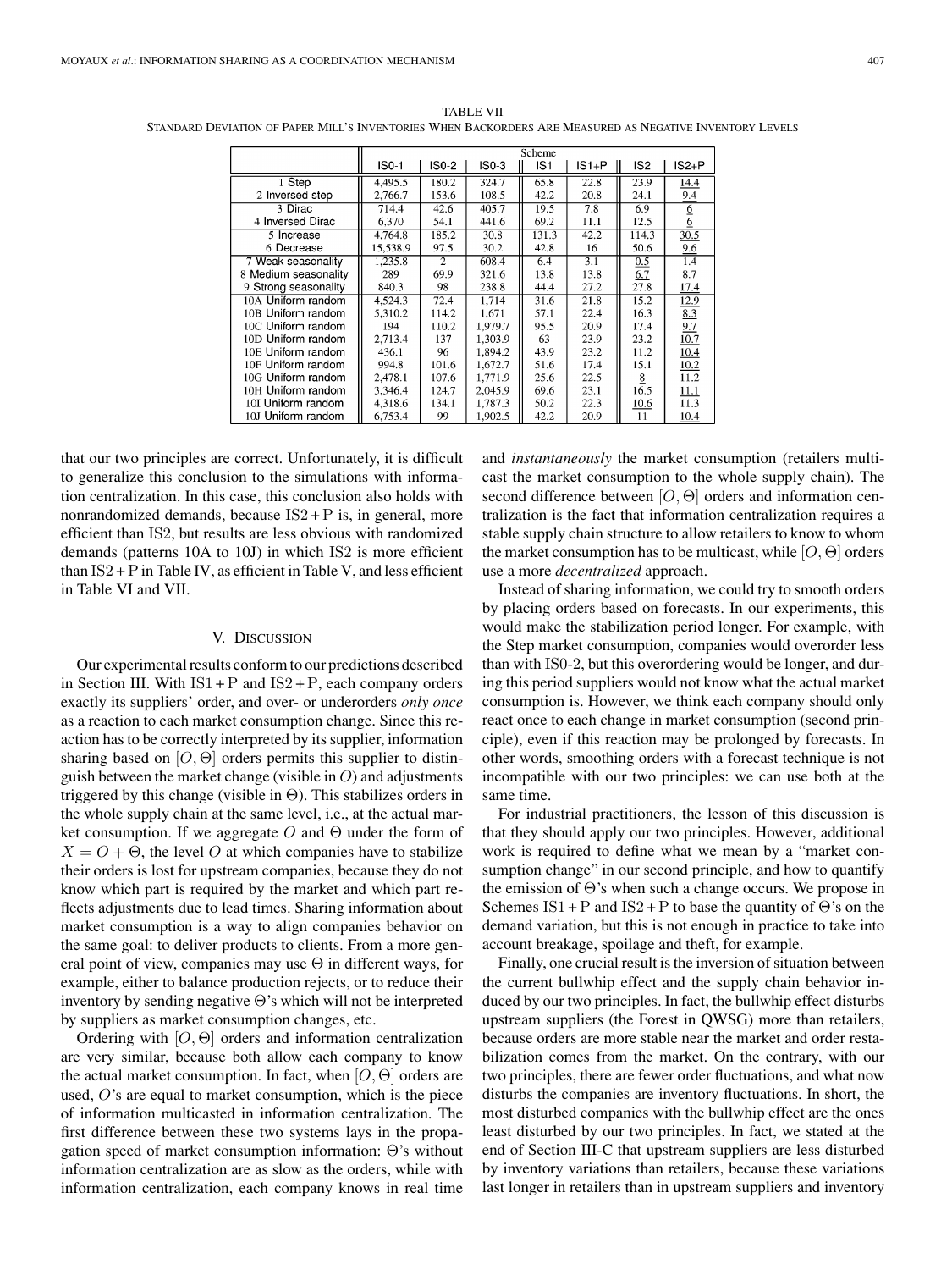restabilization comes from the most upstream company. This is also true when information centralization is used in addition to our two principles.

## VI. CONCLUSION

In this paper, we have dealt with the fluctuations of the ordering streams in supply chains, which is known as the bullwhip effect. More precisely, we have presented why lead times are a cause of the bullwhip effect, and proposed two principles to design coordination mechanisms reducing the impact of this cause. These two principles explain why and how companies should share information in order to reduce such fluctuations when they place orders. Precisely, orders are 2-D vectors [O, Θ], instead of  $X(= O + \Theta)$  where O's and  $\Theta$ 's are hidden. Our first principle rules O by stating that "the lot-for-lot ordering policy eliminates the bullwhip effect, but does not manage inventories," while our second principle rules  $\Theta$  and states that "companies" should react only once to each market consumption change." When these two principles are satisfied,  $O$ 's represent the market consumption transmitted from clients and  $\Theta$ 's are used by companies to adjust their inventory by ordering more or less than  $O$ 's. We instantiated these two principles in two schemes, where the first scheme applies only our two principles, while the second scheme uses information centralization in addition, i.e., the multicasting in real time and instantaneously of the market consumption by retailers to the whole supply chain.

We compared these two ordering schemes with five others. These comparisons were carried out by using QWSG, which is an adaptation of the wood supply games (i.e., two games derived from the beer game) to the Québec forest industry in order to teach the bullwhip effect. These experiments demonstrated that it is possible to reduce the bullwhip effect when companies over- or underorder to stabilize their inventory, if companies explain to their supplier(s) with  $[O, \Theta]$  orders why they overor underorder. The main idea is that all companies should know retailers' sales in order to understand if an order change is either due to the market consumption or to the bullwhip effect (i.e., adjustments due to lead times, promotions, lot sizing, etc.). This allows a unique wave of products to travel in the supply chain from the most upstream supplier down to the retailers for each change in the market consumption, instead of a persistence of fluctuations caused by this change.

The two most important contributions of this paper are the presentation of why lead times induce the bullwhip effect, and that, our two principles may disturb retailers more than upstream suppliers, which is in contrast to the bullwhip effect in which retailers are less disturbed by order variation than upstream suppliers. This second contribution depends on how backorders are measured: in duration or in amplitude.

As future work, we plan to address the following questions: How to aggregate market consumption information  $O$  when a company has several clients, i.e., what would happen with different supply chain structures? How to relax some assumptions in our model, in particular by adding inventory, production and shipping capacities? What happens when companies do not use the same ordering scheme? In particular, which scheme should be used by each company in order to minimize its individual cost?

#### ACKNOWLEDGMENT

The authors would like to thank the industrial partners of FOR@C, the Research Consortium in E-business in the forest products industry (Université Laval, Québec City, QC, Canada), and the Natural Sciences and Engineering Research Council of Canada, for supporting this research. They also thank the referees for their valuable suggestions.

#### **REFERENCES**

- [1] D. Simchi-Levi, P. Kaminsky, and E. Simchi-Levi, *Designing and Managing the Supply Chain*. New York: McGraw-Hill, 2000.
- [2] J. W. Forrester, "Industrial dynamics—A major breakthrough for decisionmakers," *Harvard Bus. Rev.*, vol. 36, no. 4, pp. 37–66, Jul./Aug. 1958.
- [3] F. Chen, Z. Drezner, J. K. Ryan, and D. Simchi-Levi, "Quantifying the bullwhip effect in a simple supply chain: The impact of forecasting, lead times, and information," *Manag. Sci.*, vol. 46, no. 3, pp. 436–443, 2000.
- [4] H. L. Lee, V. Padmanabhan, and S. Whang, "Information distortion in a supply chain: The bullwhip effect," *Manag. Sci.*, vol. 43, no. 4, pp. 546– 558, 1997.
- [5] -, "The bullwhip effect in supply chain," *Sloan Manag. Rev.*, vol. 38, no. 3, pp. 93–102, 1997.
- [6] D. E. Fjeld, "The wood supply game as an educational application for simulating dynamics in the forest sector," in *Proc. 2nd World Symp. Logist. For. Sect., Supply Chain Manag. Paper Timber Ind.*, K. Sjostrom and L.-O. Rask, Eds. Växjö, Sweden, 2001, pp. 241–251.
- [7] E. Y. Haartveit and D. E. Fjeld, "Experimenting with industrial dynamics in the forest sector—A beer game application," presented at the *Symp. Syst. Models Forestry*, 2002.
- [8] J. D. Sterman, "Modeling managerial behavior: Misperceptions of feedback in a dynamic decision making experiment," *Manag. Sci.*, vol. 35, no. 3, pp. 321–339, 1989.
- [9] M. Wooldridge, *An Introduction to Multiagent Systems*. Hoboken, NJ: Wiley, 2002.
- [10] C. Carlsson and R. Fullér, "Soft computing and the bullwhip effect," *Econ*. *Complexity*, vol. 2, no. 3, 2000.
- [11] D. Taylor, "Measurement and analysis of demand amplification across the supply chain," *Int. J. Logist. Manag.*, vol. 10, no. 2, pp. 55–70, 1999.
- [12] C. Daganzo, *A Theory of Supply Chains*. Berlin, Germany: Springer-Verlag, 2003.
- [13] J. Dejonckheere, S. M. Disney, M. R. Lambrecht, and D. R. Towill, "Transfer function analysis of forecasting induced bullwhip in supply chains," *Int. J. Product. Econ.*, vol. 78, pp. 133–144, 2002.
- [14] J. W. Forrester,*Industrial Dynamics*. Cambridge, MA: MIT Press, 1961.
- [15] J. A. Kahn, "Inventories and the volatility of production," *Amer. Econ. Rev.*, vol. 77, no. 4, pp. 667–679, 1987.
- [16] H. F. Naish, "Production smoothing in the linear quadratic inventory model," *Econ. J.*, vol. 104, no. 425, pp. 864–875, 1994.
- [17] J. Butman, "A pain in the (supply) chain," *Harvard Bus. Rev.*, vol. 80, no. 5, p. 31, 2002.
- [18] H. J. Scholl, "Looking across the fence: Comparing findings from SD modeling efforts with those of other modeling techniques," presented at the 19th Int. Conf. Syst. Dyn. Soc., Atlanta, GA, 2001.
- [19] B. J. Angerhofer and M. C. Angelides, "System dynamics modelling in supply chain management: Research review," in *Proc. 2000 Winter Simulation Conf.*, 1999, pp. 342–351.
- [20] J. U. Min and H. Bjornsson, "Agent-based supply chain management automation," in *Proc. 8th Int. Conf. Comput. Civil Building Eng. (ICCCBE-VIII)*, 2000, pp. 1001–1006.
- [21] P. Kelle and A. Milne, "The effect of  $(s, S)$  ordering policy on the supply chain," *Int. J. Product. Econ.*, vol. 59, pp. 113–122, 1999.
- [22] R. Wilding, "The supply chain complexity triangle—Uncertainty generation in the supply chain," *Int. J. Phys. Distrib. Logist. Manag.*, vol. 28, no. 8, pp. 599–616, 1998.
- [23] J. C. Fransoo and M. J. Wouters, "Measuring the bullwhip effect in the supply chain," *Supply Chain Manag.*, vol. 5, no. 2, 2000.
- [24] P. Hines and M. Holweg, "Waves, beaches, breakwaters and rip currents— A three-dimensional view of supply chain dynamics," *Int. J. Phys. Distrib. Logist. Manag.*, vol. 31, no. 10, pp. 827–846, 2000.
- [25] A. M. Geoffrion and R. Krishnan, "E-business and management sciencemutual impacts," *Manag. Sci.*, vol. 49, no. 11, pp. 1445–1456, 2003.